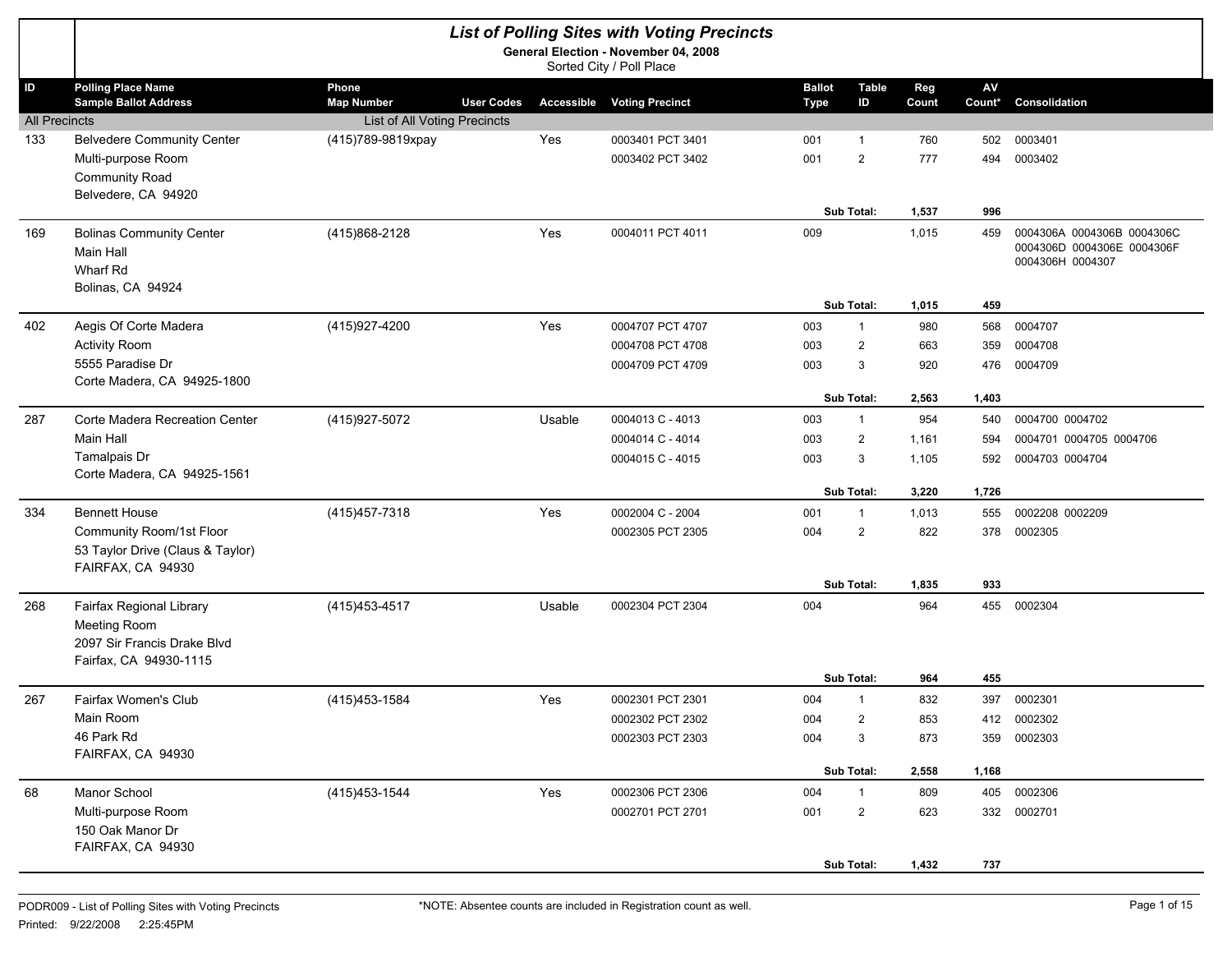| ID                   | <b>Polling Place Name</b><br><b>Sample Ballot Address</b> | Phone<br><b>Map Number</b>   | <b>User Codes</b> |        | <b>Accessible Voting Precinct</b> | <b>Ballot</b><br><b>Type</b> | <b>Table</b><br>ID | Reg<br>Count | $\mathsf{A}\mathsf{V}$<br>Count* | Consolidation   |
|----------------------|-----------------------------------------------------------|------------------------------|-------------------|--------|-----------------------------------|------------------------------|--------------------|--------------|----------------------------------|-----------------|
| <b>All Precincts</b> |                                                           | List of All Voting Precincts |                   |        |                                   |                              |                    |              |                                  |                 |
| 356                  | Cape Marin                                                | $\mathcal{L}$                |                   | Yes    | 0002103 PCT 2103                  | 003                          | $\mathbf{1}$       | 579          | 349                              | 0002103         |
|                      | Clubhouse                                                 |                              |                   |        | 0002104 PCT 2104                  | 003                          | $\overline{2}$     | 789          | 474                              | 0002104         |
|                      | Laderman Lane                                             |                              |                   |        |                                   |                              |                    |              |                                  |                 |
|                      | Greenbrae, CA 94904-2482                                  |                              |                   |        |                                   |                              |                    |              |                                  |                 |
|                      |                                                           |                              |                   |        |                                   |                              | Sub Total:         | 1,368        | 823                              |                 |
| 260                  | The Tamalpais                                             | (415)461-2300                |                   | Yes    | 0002101 PCT 2101                  | 003                          |                    | 955          | 563                              | 0002101         |
|                      | Auditorium                                                |                              |                   |        |                                   |                              |                    |              |                                  |                 |
|                      | 501 Via Casitas                                           |                              |                   |        |                                   |                              |                    |              |                                  |                 |
|                      | GREENBRAE, CA 94904                                       |                              |                   |        |                                   |                              | Sub Total:         | 955          | 563                              |                 |
|                      |                                                           |                              |                   |        |                                   |                              |                    |              |                                  |                 |
| 307                  | <b>Inverness Fire House</b><br>Conference Room            | (415) 669-1414               |                   | No     | 0004103 PCT 4103                  | 001                          |                    | 629          | 308                              | 0004103         |
|                      | 50 Inverness Way                                          |                              |                   |        |                                   |                              |                    |              |                                  |                 |
|                      | INVERNESS, CA 94937                                       |                              |                   |        |                                   |                              |                    |              |                                  |                 |
|                      |                                                           |                              |                   |        |                                   |                              | Sub Total:         | 629          | 308                              |                 |
| 75                   | Anthony Bacich School                                     | (415) 925-2220               |                   | Yes    | 0002008 C - 2008                  | 001                          |                    | 1,013        | 648                              | 0002500 0002501 |
|                      | Library                                                   |                              |                   |        |                                   |                              |                    |              |                                  |                 |
|                      | 25 Mc Allister Ave                                        |                              |                   |        |                                   |                              |                    |              |                                  |                 |
|                      | KENTFIELD, CA 94904                                       |                              |                   |        |                                   |                              |                    |              |                                  |                 |
|                      |                                                           |                              |                   |        |                                   |                              | Sub Total:         | 1,013        | 648                              |                 |
| 79                   | Kent Middle School                                        | (415)454-0651                |                   | Yes    | 0002009 C - 2009                  | 001                          |                    | 1,025        | 574                              | 0002502 0002503 |
|                      | Room 8 & 9                                                |                              |                   |        |                                   |                              |                    |              |                                  |                 |
|                      | 800 College Avenue                                        |                              |                   |        |                                   |                              |                    |              |                                  |                 |
|                      | Kentfield, CA 94904                                       |                              |                   |        |                                   |                              |                    |              |                                  |                 |
|                      |                                                           |                              |                   |        |                                   |                              | Sub Total:         | 1,025        | 574                              |                 |
| 274                  | St Sebastian's Church                                     | (415)461-0704                |                   | Yes    | 0002014 C - 2014                  | 001                          | $\mathbf{1}$       | 1,086        | 668                              | 0002800 0002801 |
|                      | Parish Hall                                               |                              |                   |        | 0002102 PCT 2102                  | 003                          | $\overline{2}$     | 913          | 553                              | 0002102         |
|                      | 373 Bon Air Rd                                            |                              |                   |        |                                   |                              |                    |              |                                  |                 |
|                      | KENTFIELD, CA 94904                                       |                              |                   |        |                                   |                              |                    |              |                                  |                 |
|                      |                                                           |                              |                   |        |                                   |                              | Sub Total:         | 1,999        | 1,221                            |                 |
| 199                  | Larkspur Courts Condominiums                              | (415) 461-7004               |                   | Usable | 0004806 PCT 4806                  | 003                          |                    | 391          |                                  | 158 0004806     |
|                      | Clubhouse                                                 |                              |                   |        |                                   |                              |                    |              |                                  |                 |
|                      | 100 Old Quarry Road                                       |                              |                   |        |                                   |                              |                    |              |                                  |                 |
|                      | Larkspur, CA 94939-2201                                   |                              |                   |        |                                   |                              | Sub Total:         | 391          | 158                              |                 |
|                      |                                                           |                              |                   |        |                                   |                              |                    |              |                                  |                 |
| 193                  | Larkspur Recreation Department                            | (415)927-6980x2255           |                   | Yes    | 0002107 PCT 2107                  | 003                          | $\mathbf{1}$       | 485          | 281                              | 0002107         |
|                      | Larkspur Community Room                                   |                              |                   |        | 0004800 PCT 4800                  | 003                          | $\overline{2}$     | 492          | 308                              | 0004800         |
|                      | 240 Doherty Drive<br>Larkspur, CA 94939                   |                              |                   |        |                                   |                              |                    |              |                                  |                 |
|                      |                                                           |                              |                   |        |                                   |                              | Sub Total:         | 977          | 589                              |                 |
| 372                  | Masonic Lodge                                             | (415)461-9970xpay            |                   | No     | 0002010 C - 2010                  | 001                          | $\mathbf{1}$       | 934          | 603                              | 0002505 0002506 |
|                      | Dining Room                                               |                              |                   |        | 0002112 PCT 2112                  | 003                          | $\overline{2}$     | 899          | 512                              | 0002112         |
|                      | 1122 Magnolia Ave                                         |                              |                   |        | 0002504 PCT 2504                  | 001                          | 3                  | 488          | 300                              | 0002504         |
|                      | LARKSPUR, CA 94939                                        |                              |                   |        |                                   |                              |                    |              |                                  |                 |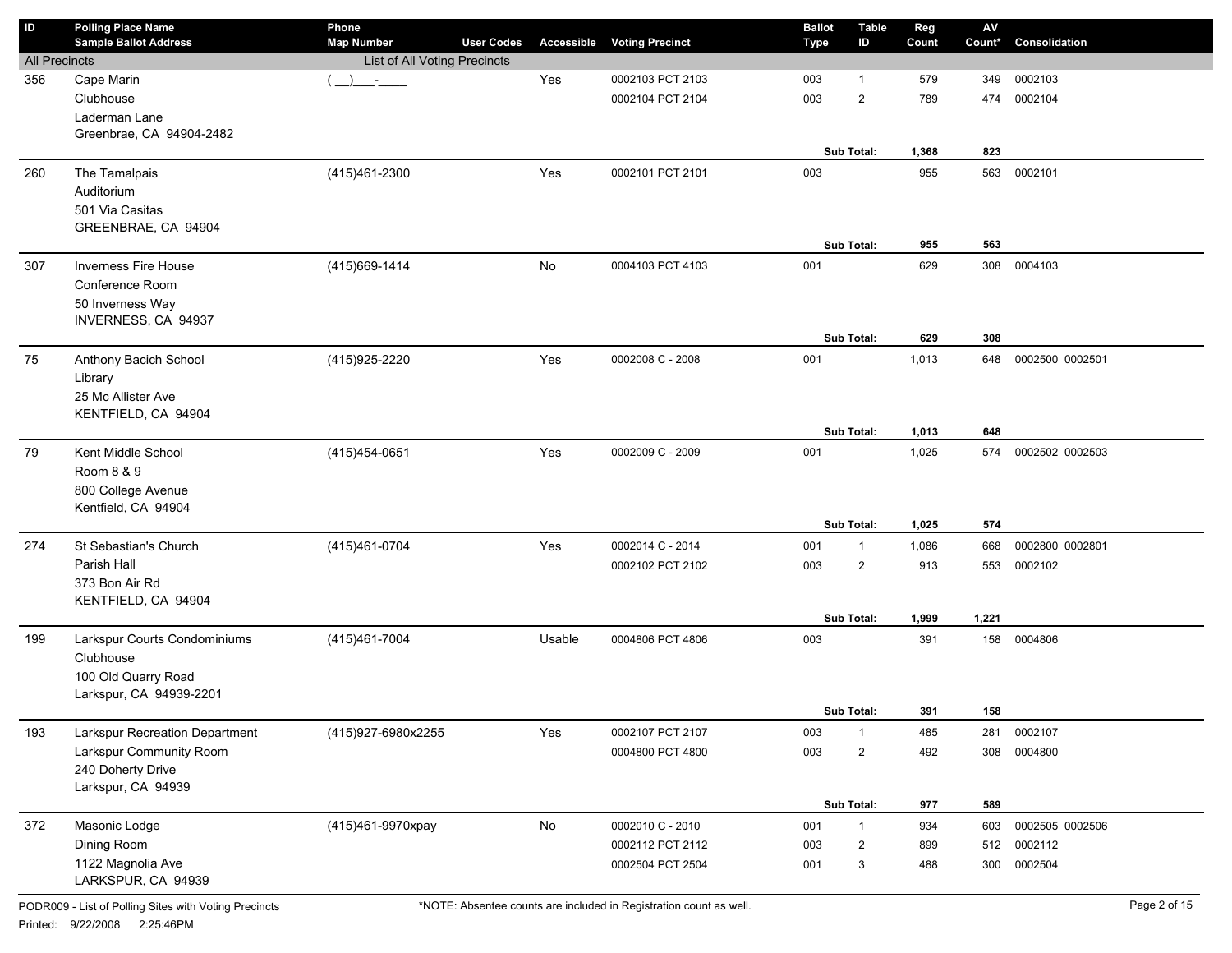| $\overline{D}$       | <b>Polling Place Name</b><br><b>Sample Ballot Address</b>                                                    | Phone<br><b>Map Number</b>   | <b>User Codes</b> | <b>Accessible</b> | <b>Voting Precinct</b>                                   | <b>Ballot</b><br>Type | <b>Table</b><br>ID                  | Reg<br>Count      | ${\sf AV}$<br>Count* | Consolidation                 |
|----------------------|--------------------------------------------------------------------------------------------------------------|------------------------------|-------------------|-------------------|----------------------------------------------------------|-----------------------|-------------------------------------|-------------------|----------------------|-------------------------------|
| <b>All Precincts</b> |                                                                                                              | List of All Voting Precincts |                   |                   |                                                          |                       |                                     |                   |                      |                               |
|                      |                                                                                                              |                              |                   |                   |                                                          |                       | Sub Total:                          | 2,321             | 1,415                |                               |
| 196                  | Redwoods Presbyterian Church<br>Fellowship Hall<br>110 Magnolia Ave<br>LARKSPUR, CA 94939                    | (415) 924-4832               |                   | Usable            | 0002001 C - 2001                                         | 003                   |                                     | 922               | 533                  | 0002110 0002111               |
|                      |                                                                                                              |                              |                   |                   |                                                          |                       | Sub Total:                          | 922               | 533                  |                               |
| 194                  | St Patrick's Church<br><b>Healy Hall</b><br>Magnolia & King Streets<br>Larkspur, CA 94939-1943               | (415)924-0600                |                   | Yes               | 0002108 PCT 2108<br>0002109 PCT 2109                     | 003<br>003            | $\mathbf{1}$<br>$\overline{2}$      | 822<br>573        | 434                  | 0002108<br>312 0002109        |
|                      |                                                                                                              |                              |                   |                   |                                                          |                       | Sub Total:                          | 1,395             | 746                  |                               |
| 364                  | Marin Community Services Dist<br>Gymnasium<br>630 Drake Ave<br>Marin City, CA 94965                          | (415) 332-1441               |                   | No                | 0003600 PCT 3600<br>0003601 PCT 3601<br>0003602 PCT 3602 | 007<br>007<br>007     | $\mathbf{1}$<br>$\overline{2}$<br>3 | 842<br>700<br>580 | 442<br>252<br>341    | 0003600<br>0003601<br>0003602 |
|                      |                                                                                                              |                              |                   | No                | 0003015 C - 3015                                         | 006                   | <b>Sub Total:</b><br>$\mathbf{1}$   | 2,122<br>774      | 1,035<br>377         | 0003501 0003508               |
| 112                  | Almonte Improvement Club<br>Large Hall<br>Almonte & Wisteria Way<br>Mill Valley, CA 94941-4138               | (415)388-9863xPay            |                   |                   | 0003017 C - 3017                                         | 006                   | $\overline{2}$                      | 936               | 566                  | 0003504 0003505               |
|                      |                                                                                                              |                              |                   |                   |                                                          |                       | Sub Total:                          | 1,710             | 943                  |                               |
| 114                  | Episcopal Church Of Our Savior<br>Lovell Entrance - Fireside Room<br>10 Old Mill St<br>MILL VALLEY, CA 94941 | (415)388-1907                |                   | Yes               | 0003005 C - 3005                                         | 006                   | Sub Total:                          | 964<br>964        | 536<br>536           | 0003205 0003206               |
| 163                  | Homestead Valley Community Ctr                                                                               | (415) 388-0137               |                   | Yes               | 0004007 C - 4007                                         | 006                   | $\mathbf{1}$                        | 1,059             | 599                  | 0004300 0004303               |
|                      | <b>Upstairs Meeting Room</b><br>315 Montford Ave<br>MILL VALLEY, CA 94941                                    |                              |                   |                   | 0004304 PCT 4304                                         | 006                   | $\overline{\mathbf{c}}$             | 530<br>1,589      | 300<br>899           | 0004304                       |
| 152                  | Marin Amateur Radio Club<br>Main Meeting Room                                                                | (415)389-6630                |                   | Usable            | 0003705 PCT 3705                                         | 006                   | Sub Total:                          | 429               |                      | 193 0003705                   |
|                      | 27 Shell Rd<br>MILL VALLEY, CA 94941                                                                         |                              |                   |                   |                                                          |                       | Sub Total:                          | 429               | 193                  |                               |
| 308                  | Mill Valley City Hall<br>2nd Floor Conference Room<br>26 Corte Madera Ave<br>MILL VALLEY, CA 94941           | (415)388-4033x127            |                   | Usable            | 0003204 PCT 3204                                         | 006                   |                                     | 956               |                      | 542 0003204                   |
|                      |                                                                                                              |                              |                   |                   |                                                          |                       | <b>Sub Total:</b>                   | 956               | 542                  |                               |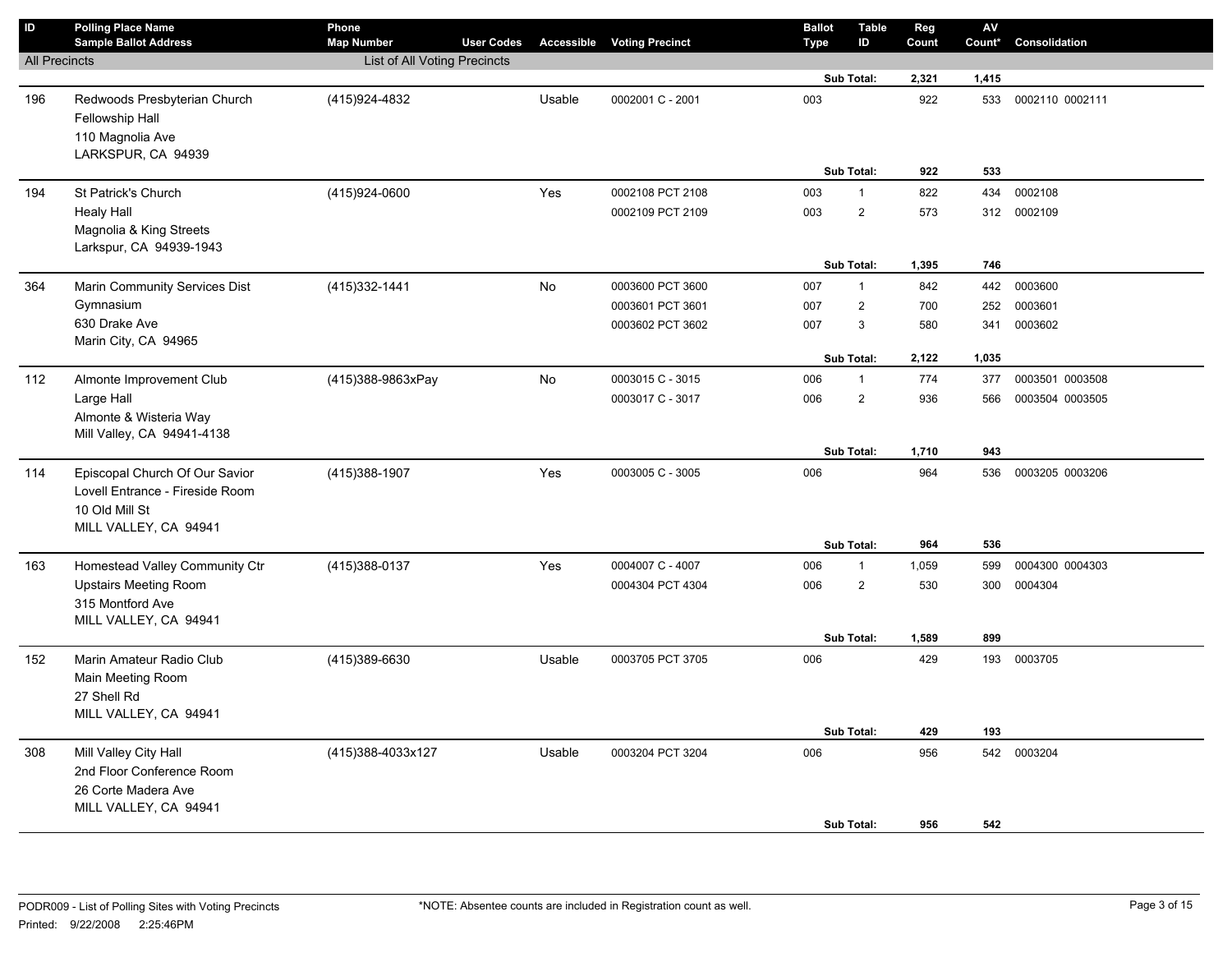| <b>All Precincts</b><br>List of All Voting Precincts<br>Mill Valley Community Ctr<br>(415) 383-1370<br>Yes<br>0003003 C - 3003<br>0003201 0003209<br>006<br>1,055<br>1<br>680<br>Forest Room<br>0003010 C - 3010<br>006<br>$\overline{2}$<br>0003215 0003217<br>1,048<br>621<br>180 Camino Alto<br>Mill Valley, CA 94941-4603<br>Sub Total:<br>1,301<br>2,103<br>Muir Woods Park Community Association<br>(415)381-3119<br>Usable<br>0004302 PCT 4302<br>006<br>562<br>279<br>0004302<br>Main Room<br>40 Ridge Ave<br>Mill Valley, CA 94941-1783<br>Sub Total:<br>562<br>279<br>Our Lady Of Mt Carmel Church<br>No<br>(415) 388-4190<br>0003006 C - 3006<br>006<br>974<br>0003208 0003210<br>$\mathbf{1}$<br>541<br>O Brien Hall (use Church Park Lot)<br>0003207 PCT 3207<br>006<br>$\overline{2}$<br>968<br>0003207<br>520<br>3 Oakdale Ave<br>MILL VALLEY, CA 94941<br>1,942<br>1,061<br>Sub Total:<br>Park School<br>(415)388-6059<br>No<br>280<br>0003007 C - 3007<br>905<br>0003211A 0003214<br>006<br>1<br>513<br>Auditorium<br>0003009 C - 3009<br>$\overline{2}$<br>908<br>0003212 0003213<br>006<br>470<br>360 E. Blithedale Ave<br>Mill Valley, CA 94941-2140<br>Sub Total:<br>1,813<br>983<br>Sewerage Agency Of So Marin<br>(415) 388-2402 17<br>Usable<br>0003004 C - 3004<br>006<br>879<br>0003202 0003203<br>496<br>Conference Room<br>450 Sycamore Ave<br>Mill Valley, CA 94941-2232<br>Sub Total:<br>496<br>879<br>So Marin Fire Protection Dist<br>Yes<br>(415) 388-8182<br>0003019 C - 3019<br>006<br>937<br>0003701 0003703<br>499<br><b>Training Room</b><br>308 Reed Blvd<br>MILL VALLEY, CA 94941<br>Sub Total:<br>937<br>499<br><b>Strawberry Shores Office</b><br>No<br>(415)383-6688<br>0003018 C - 3018<br>0003700 0003706<br>006<br>1,139<br>621<br>Recreation Room<br>111 Seminary Dr.<br>MILL VALLEY, CA 94941<br>Sub Total:<br>1,139<br>621<br>Tam Valley Community Ctr<br>Usable<br>0003014 C - 3014<br>006<br>$\mathbf{1}$<br>1,290<br>0003500 0003507<br>711<br>Main Auditorium Hall<br>0003016 C - 3016<br>0003502 0003506<br>006<br>2<br>1,092<br>554<br>203 Marin Ave<br>3<br>0003503<br>0003503 PCT 3503<br>006<br>920<br>520<br>Mill Valley, CA 94941-4068<br>Sub Total:<br>3,302<br>1,785<br>(415) 383-2741<br>Yes<br>0003216 PCT 3216<br>409 0003216<br>The Redwoods<br>006<br>636<br>121<br>Auditorium | $\mathsf{ID}$ | <b>Polling Place Name</b><br><b>Sample Ballot Address</b> | Phone<br><b>Map Number</b> | <b>User Codes</b> | Accessible | <b>Voting Precinct</b> | <b>Ballot</b><br><b>Type</b> | <b>Table</b><br>ID | Reg<br>Count | $\mathsf{AV}$<br>Count* | Consolidation |
|---------------------------------------------------------------------------------------------------------------------------------------------------------------------------------------------------------------------------------------------------------------------------------------------------------------------------------------------------------------------------------------------------------------------------------------------------------------------------------------------------------------------------------------------------------------------------------------------------------------------------------------------------------------------------------------------------------------------------------------------------------------------------------------------------------------------------------------------------------------------------------------------------------------------------------------------------------------------------------------------------------------------------------------------------------------------------------------------------------------------------------------------------------------------------------------------------------------------------------------------------------------------------------------------------------------------------------------------------------------------------------------------------------------------------------------------------------------------------------------------------------------------------------------------------------------------------------------------------------------------------------------------------------------------------------------------------------------------------------------------------------------------------------------------------------------------------------------------------------------------------------------------------------------------------------------------------------------------------------------------------------------------------------------------------------------------------------------------------------------------------------------------------------------------------------------------------------------------------------------------------------------------------------------------------------------------------------------------------|---------------|-----------------------------------------------------------|----------------------------|-------------------|------------|------------------------|------------------------------|--------------------|--------------|-------------------------|---------------|
|                                                                                                                                                                                                                                                                                                                                                                                                                                                                                                                                                                                                                                                                                                                                                                                                                                                                                                                                                                                                                                                                                                                                                                                                                                                                                                                                                                                                                                                                                                                                                                                                                                                                                                                                                                                                                                                                                                                                                                                                                                                                                                                                                                                                                                                                                                                                                   |               |                                                           |                            |                   |            |                        |                              |                    |              |                         |               |
|                                                                                                                                                                                                                                                                                                                                                                                                                                                                                                                                                                                                                                                                                                                                                                                                                                                                                                                                                                                                                                                                                                                                                                                                                                                                                                                                                                                                                                                                                                                                                                                                                                                                                                                                                                                                                                                                                                                                                                                                                                                                                                                                                                                                                                                                                                                                                   | 396           |                                                           |                            |                   |            |                        |                              |                    |              |                         |               |
|                                                                                                                                                                                                                                                                                                                                                                                                                                                                                                                                                                                                                                                                                                                                                                                                                                                                                                                                                                                                                                                                                                                                                                                                                                                                                                                                                                                                                                                                                                                                                                                                                                                                                                                                                                                                                                                                                                                                                                                                                                                                                                                                                                                                                                                                                                                                                   |               |                                                           |                            |                   |            |                        |                              |                    |              |                         |               |
|                                                                                                                                                                                                                                                                                                                                                                                                                                                                                                                                                                                                                                                                                                                                                                                                                                                                                                                                                                                                                                                                                                                                                                                                                                                                                                                                                                                                                                                                                                                                                                                                                                                                                                                                                                                                                                                                                                                                                                                                                                                                                                                                                                                                                                                                                                                                                   |               |                                                           |                            |                   |            |                        |                              |                    |              |                         |               |
|                                                                                                                                                                                                                                                                                                                                                                                                                                                                                                                                                                                                                                                                                                                                                                                                                                                                                                                                                                                                                                                                                                                                                                                                                                                                                                                                                                                                                                                                                                                                                                                                                                                                                                                                                                                                                                                                                                                                                                                                                                                                                                                                                                                                                                                                                                                                                   |               |                                                           |                            |                   |            |                        |                              |                    |              |                         |               |
|                                                                                                                                                                                                                                                                                                                                                                                                                                                                                                                                                                                                                                                                                                                                                                                                                                                                                                                                                                                                                                                                                                                                                                                                                                                                                                                                                                                                                                                                                                                                                                                                                                                                                                                                                                                                                                                                                                                                                                                                                                                                                                                                                                                                                                                                                                                                                   |               |                                                           |                            |                   |            |                        |                              |                    |              |                         |               |
|                                                                                                                                                                                                                                                                                                                                                                                                                                                                                                                                                                                                                                                                                                                                                                                                                                                                                                                                                                                                                                                                                                                                                                                                                                                                                                                                                                                                                                                                                                                                                                                                                                                                                                                                                                                                                                                                                                                                                                                                                                                                                                                                                                                                                                                                                                                                                   | 418           |                                                           |                            |                   |            |                        |                              |                    |              |                         |               |
|                                                                                                                                                                                                                                                                                                                                                                                                                                                                                                                                                                                                                                                                                                                                                                                                                                                                                                                                                                                                                                                                                                                                                                                                                                                                                                                                                                                                                                                                                                                                                                                                                                                                                                                                                                                                                                                                                                                                                                                                                                                                                                                                                                                                                                                                                                                                                   |               |                                                           |                            |                   |            |                        |                              |                    |              |                         |               |
|                                                                                                                                                                                                                                                                                                                                                                                                                                                                                                                                                                                                                                                                                                                                                                                                                                                                                                                                                                                                                                                                                                                                                                                                                                                                                                                                                                                                                                                                                                                                                                                                                                                                                                                                                                                                                                                                                                                                                                                                                                                                                                                                                                                                                                                                                                                                                   |               |                                                           |                            |                   |            |                        |                              |                    |              |                         |               |
|                                                                                                                                                                                                                                                                                                                                                                                                                                                                                                                                                                                                                                                                                                                                                                                                                                                                                                                                                                                                                                                                                                                                                                                                                                                                                                                                                                                                                                                                                                                                                                                                                                                                                                                                                                                                                                                                                                                                                                                                                                                                                                                                                                                                                                                                                                                                                   |               |                                                           |                            |                   |            |                        |                              |                    |              |                         |               |
|                                                                                                                                                                                                                                                                                                                                                                                                                                                                                                                                                                                                                                                                                                                                                                                                                                                                                                                                                                                                                                                                                                                                                                                                                                                                                                                                                                                                                                                                                                                                                                                                                                                                                                                                                                                                                                                                                                                                                                                                                                                                                                                                                                                                                                                                                                                                                   |               |                                                           |                            |                   |            |                        |                              |                    |              |                         |               |
|                                                                                                                                                                                                                                                                                                                                                                                                                                                                                                                                                                                                                                                                                                                                                                                                                                                                                                                                                                                                                                                                                                                                                                                                                                                                                                                                                                                                                                                                                                                                                                                                                                                                                                                                                                                                                                                                                                                                                                                                                                                                                                                                                                                                                                                                                                                                                   | 278           |                                                           |                            |                   |            |                        |                              |                    |              |                         |               |
|                                                                                                                                                                                                                                                                                                                                                                                                                                                                                                                                                                                                                                                                                                                                                                                                                                                                                                                                                                                                                                                                                                                                                                                                                                                                                                                                                                                                                                                                                                                                                                                                                                                                                                                                                                                                                                                                                                                                                                                                                                                                                                                                                                                                                                                                                                                                                   |               |                                                           |                            |                   |            |                        |                              |                    |              |                         |               |
|                                                                                                                                                                                                                                                                                                                                                                                                                                                                                                                                                                                                                                                                                                                                                                                                                                                                                                                                                                                                                                                                                                                                                                                                                                                                                                                                                                                                                                                                                                                                                                                                                                                                                                                                                                                                                                                                                                                                                                                                                                                                                                                                                                                                                                                                                                                                                   |               |                                                           |                            |                   |            |                        |                              |                    |              |                         |               |
|                                                                                                                                                                                                                                                                                                                                                                                                                                                                                                                                                                                                                                                                                                                                                                                                                                                                                                                                                                                                                                                                                                                                                                                                                                                                                                                                                                                                                                                                                                                                                                                                                                                                                                                                                                                                                                                                                                                                                                                                                                                                                                                                                                                                                                                                                                                                                   |               |                                                           |                            |                   |            |                        |                              |                    |              |                         |               |
|                                                                                                                                                                                                                                                                                                                                                                                                                                                                                                                                                                                                                                                                                                                                                                                                                                                                                                                                                                                                                                                                                                                                                                                                                                                                                                                                                                                                                                                                                                                                                                                                                                                                                                                                                                                                                                                                                                                                                                                                                                                                                                                                                                                                                                                                                                                                                   |               |                                                           |                            |                   |            |                        |                              |                    |              |                         |               |
|                                                                                                                                                                                                                                                                                                                                                                                                                                                                                                                                                                                                                                                                                                                                                                                                                                                                                                                                                                                                                                                                                                                                                                                                                                                                                                                                                                                                                                                                                                                                                                                                                                                                                                                                                                                                                                                                                                                                                                                                                                                                                                                                                                                                                                                                                                                                                   |               |                                                           |                            |                   |            |                        |                              |                    |              |                         |               |
|                                                                                                                                                                                                                                                                                                                                                                                                                                                                                                                                                                                                                                                                                                                                                                                                                                                                                                                                                                                                                                                                                                                                                                                                                                                                                                                                                                                                                                                                                                                                                                                                                                                                                                                                                                                                                                                                                                                                                                                                                                                                                                                                                                                                                                                                                                                                                   |               |                                                           |                            |                   |            |                        |                              |                    |              |                         |               |
|                                                                                                                                                                                                                                                                                                                                                                                                                                                                                                                                                                                                                                                                                                                                                                                                                                                                                                                                                                                                                                                                                                                                                                                                                                                                                                                                                                                                                                                                                                                                                                                                                                                                                                                                                                                                                                                                                                                                                                                                                                                                                                                                                                                                                                                                                                                                                   |               |                                                           |                            |                   |            |                        |                              |                    |              |                         |               |
|                                                                                                                                                                                                                                                                                                                                                                                                                                                                                                                                                                                                                                                                                                                                                                                                                                                                                                                                                                                                                                                                                                                                                                                                                                                                                                                                                                                                                                                                                                                                                                                                                                                                                                                                                                                                                                                                                                                                                                                                                                                                                                                                                                                                                                                                                                                                                   |               |                                                           |                            |                   |            |                        |                              |                    |              |                         |               |
|                                                                                                                                                                                                                                                                                                                                                                                                                                                                                                                                                                                                                                                                                                                                                                                                                                                                                                                                                                                                                                                                                                                                                                                                                                                                                                                                                                                                                                                                                                                                                                                                                                                                                                                                                                                                                                                                                                                                                                                                                                                                                                                                                                                                                                                                                                                                                   | 310           |                                                           |                            |                   |            |                        |                              |                    |              |                         |               |
|                                                                                                                                                                                                                                                                                                                                                                                                                                                                                                                                                                                                                                                                                                                                                                                                                                                                                                                                                                                                                                                                                                                                                                                                                                                                                                                                                                                                                                                                                                                                                                                                                                                                                                                                                                                                                                                                                                                                                                                                                                                                                                                                                                                                                                                                                                                                                   |               |                                                           |                            |                   |            |                        |                              |                    |              |                         |               |
|                                                                                                                                                                                                                                                                                                                                                                                                                                                                                                                                                                                                                                                                                                                                                                                                                                                                                                                                                                                                                                                                                                                                                                                                                                                                                                                                                                                                                                                                                                                                                                                                                                                                                                                                                                                                                                                                                                                                                                                                                                                                                                                                                                                                                                                                                                                                                   |               |                                                           |                            |                   |            |                        |                              |                    |              |                         |               |
|                                                                                                                                                                                                                                                                                                                                                                                                                                                                                                                                                                                                                                                                                                                                                                                                                                                                                                                                                                                                                                                                                                                                                                                                                                                                                                                                                                                                                                                                                                                                                                                                                                                                                                                                                                                                                                                                                                                                                                                                                                                                                                                                                                                                                                                                                                                                                   |               |                                                           |                            |                   |            |                        |                              |                    |              |                         |               |
|                                                                                                                                                                                                                                                                                                                                                                                                                                                                                                                                                                                                                                                                                                                                                                                                                                                                                                                                                                                                                                                                                                                                                                                                                                                                                                                                                                                                                                                                                                                                                                                                                                                                                                                                                                                                                                                                                                                                                                                                                                                                                                                                                                                                                                                                                                                                                   |               |                                                           |                            |                   |            |                        |                              |                    |              |                         |               |
|                                                                                                                                                                                                                                                                                                                                                                                                                                                                                                                                                                                                                                                                                                                                                                                                                                                                                                                                                                                                                                                                                                                                                                                                                                                                                                                                                                                                                                                                                                                                                                                                                                                                                                                                                                                                                                                                                                                                                                                                                                                                                                                                                                                                                                                                                                                                                   | 311           |                                                           |                            |                   |            |                        |                              |                    |              |                         |               |
|                                                                                                                                                                                                                                                                                                                                                                                                                                                                                                                                                                                                                                                                                                                                                                                                                                                                                                                                                                                                                                                                                                                                                                                                                                                                                                                                                                                                                                                                                                                                                                                                                                                                                                                                                                                                                                                                                                                                                                                                                                                                                                                                                                                                                                                                                                                                                   |               |                                                           |                            |                   |            |                        |                              |                    |              |                         |               |
|                                                                                                                                                                                                                                                                                                                                                                                                                                                                                                                                                                                                                                                                                                                                                                                                                                                                                                                                                                                                                                                                                                                                                                                                                                                                                                                                                                                                                                                                                                                                                                                                                                                                                                                                                                                                                                                                                                                                                                                                                                                                                                                                                                                                                                                                                                                                                   |               |                                                           |                            |                   |            |                        |                              |                    |              |                         |               |
|                                                                                                                                                                                                                                                                                                                                                                                                                                                                                                                                                                                                                                                                                                                                                                                                                                                                                                                                                                                                                                                                                                                                                                                                                                                                                                                                                                                                                                                                                                                                                                                                                                                                                                                                                                                                                                                                                                                                                                                                                                                                                                                                                                                                                                                                                                                                                   |               |                                                           |                            |                   |            |                        |                              |                    |              |                         |               |
|                                                                                                                                                                                                                                                                                                                                                                                                                                                                                                                                                                                                                                                                                                                                                                                                                                                                                                                                                                                                                                                                                                                                                                                                                                                                                                                                                                                                                                                                                                                                                                                                                                                                                                                                                                                                                                                                                                                                                                                                                                                                                                                                                                                                                                                                                                                                                   |               |                                                           |                            |                   |            |                        |                              |                    |              |                         |               |
|                                                                                                                                                                                                                                                                                                                                                                                                                                                                                                                                                                                                                                                                                                                                                                                                                                                                                                                                                                                                                                                                                                                                                                                                                                                                                                                                                                                                                                                                                                                                                                                                                                                                                                                                                                                                                                                                                                                                                                                                                                                                                                                                                                                                                                                                                                                                                   | 153           |                                                           |                            |                   |            |                        |                              |                    |              |                         |               |
|                                                                                                                                                                                                                                                                                                                                                                                                                                                                                                                                                                                                                                                                                                                                                                                                                                                                                                                                                                                                                                                                                                                                                                                                                                                                                                                                                                                                                                                                                                                                                                                                                                                                                                                                                                                                                                                                                                                                                                                                                                                                                                                                                                                                                                                                                                                                                   |               |                                                           |                            |                   |            |                        |                              |                    |              |                         |               |
|                                                                                                                                                                                                                                                                                                                                                                                                                                                                                                                                                                                                                                                                                                                                                                                                                                                                                                                                                                                                                                                                                                                                                                                                                                                                                                                                                                                                                                                                                                                                                                                                                                                                                                                                                                                                                                                                                                                                                                                                                                                                                                                                                                                                                                                                                                                                                   |               |                                                           |                            |                   |            |                        |                              |                    |              |                         |               |
|                                                                                                                                                                                                                                                                                                                                                                                                                                                                                                                                                                                                                                                                                                                                                                                                                                                                                                                                                                                                                                                                                                                                                                                                                                                                                                                                                                                                                                                                                                                                                                                                                                                                                                                                                                                                                                                                                                                                                                                                                                                                                                                                                                                                                                                                                                                                                   |               |                                                           |                            |                   |            |                        |                              |                    |              |                         |               |
|                                                                                                                                                                                                                                                                                                                                                                                                                                                                                                                                                                                                                                                                                                                                                                                                                                                                                                                                                                                                                                                                                                                                                                                                                                                                                                                                                                                                                                                                                                                                                                                                                                                                                                                                                                                                                                                                                                                                                                                                                                                                                                                                                                                                                                                                                                                                                   |               |                                                           |                            |                   |            |                        |                              |                    |              |                         |               |
|                                                                                                                                                                                                                                                                                                                                                                                                                                                                                                                                                                                                                                                                                                                                                                                                                                                                                                                                                                                                                                                                                                                                                                                                                                                                                                                                                                                                                                                                                                                                                                                                                                                                                                                                                                                                                                                                                                                                                                                                                                                                                                                                                                                                                                                                                                                                                   | 342           |                                                           |                            |                   |            |                        |                              |                    |              |                         |               |
|                                                                                                                                                                                                                                                                                                                                                                                                                                                                                                                                                                                                                                                                                                                                                                                                                                                                                                                                                                                                                                                                                                                                                                                                                                                                                                                                                                                                                                                                                                                                                                                                                                                                                                                                                                                                                                                                                                                                                                                                                                                                                                                                                                                                                                                                                                                                                   |               |                                                           |                            |                   |            |                        |                              |                    |              |                         |               |
|                                                                                                                                                                                                                                                                                                                                                                                                                                                                                                                                                                                                                                                                                                                                                                                                                                                                                                                                                                                                                                                                                                                                                                                                                                                                                                                                                                                                                                                                                                                                                                                                                                                                                                                                                                                                                                                                                                                                                                                                                                                                                                                                                                                                                                                                                                                                                   |               |                                                           |                            |                   |            |                        |                              |                    |              |                         |               |
|                                                                                                                                                                                                                                                                                                                                                                                                                                                                                                                                                                                                                                                                                                                                                                                                                                                                                                                                                                                                                                                                                                                                                                                                                                                                                                                                                                                                                                                                                                                                                                                                                                                                                                                                                                                                                                                                                                                                                                                                                                                                                                                                                                                                                                                                                                                                                   |               |                                                           |                            |                   |            |                        |                              |                    |              |                         |               |
|                                                                                                                                                                                                                                                                                                                                                                                                                                                                                                                                                                                                                                                                                                                                                                                                                                                                                                                                                                                                                                                                                                                                                                                                                                                                                                                                                                                                                                                                                                                                                                                                                                                                                                                                                                                                                                                                                                                                                                                                                                                                                                                                                                                                                                                                                                                                                   |               |                                                           |                            |                   |            |                        |                              |                    |              |                         |               |
|                                                                                                                                                                                                                                                                                                                                                                                                                                                                                                                                                                                                                                                                                                                                                                                                                                                                                                                                                                                                                                                                                                                                                                                                                                                                                                                                                                                                                                                                                                                                                                                                                                                                                                                                                                                                                                                                                                                                                                                                                                                                                                                                                                                                                                                                                                                                                   |               |                                                           |                            |                   |            |                        |                              |                    |              |                         |               |
| 40 Camino Alto                                                                                                                                                                                                                                                                                                                                                                                                                                                                                                                                                                                                                                                                                                                                                                                                                                                                                                                                                                                                                                                                                                                                                                                                                                                                                                                                                                                                                                                                                                                                                                                                                                                                                                                                                                                                                                                                                                                                                                                                                                                                                                                                                                                                                                                                                                                                    |               |                                                           |                            |                   |            |                        |                              |                    |              |                         |               |
| MILL VALLEY, CA 94941                                                                                                                                                                                                                                                                                                                                                                                                                                                                                                                                                                                                                                                                                                                                                                                                                                                                                                                                                                                                                                                                                                                                                                                                                                                                                                                                                                                                                                                                                                                                                                                                                                                                                                                                                                                                                                                                                                                                                                                                                                                                                                                                                                                                                                                                                                                             |               |                                                           |                            |                   |            |                        |                              |                    |              |                         |               |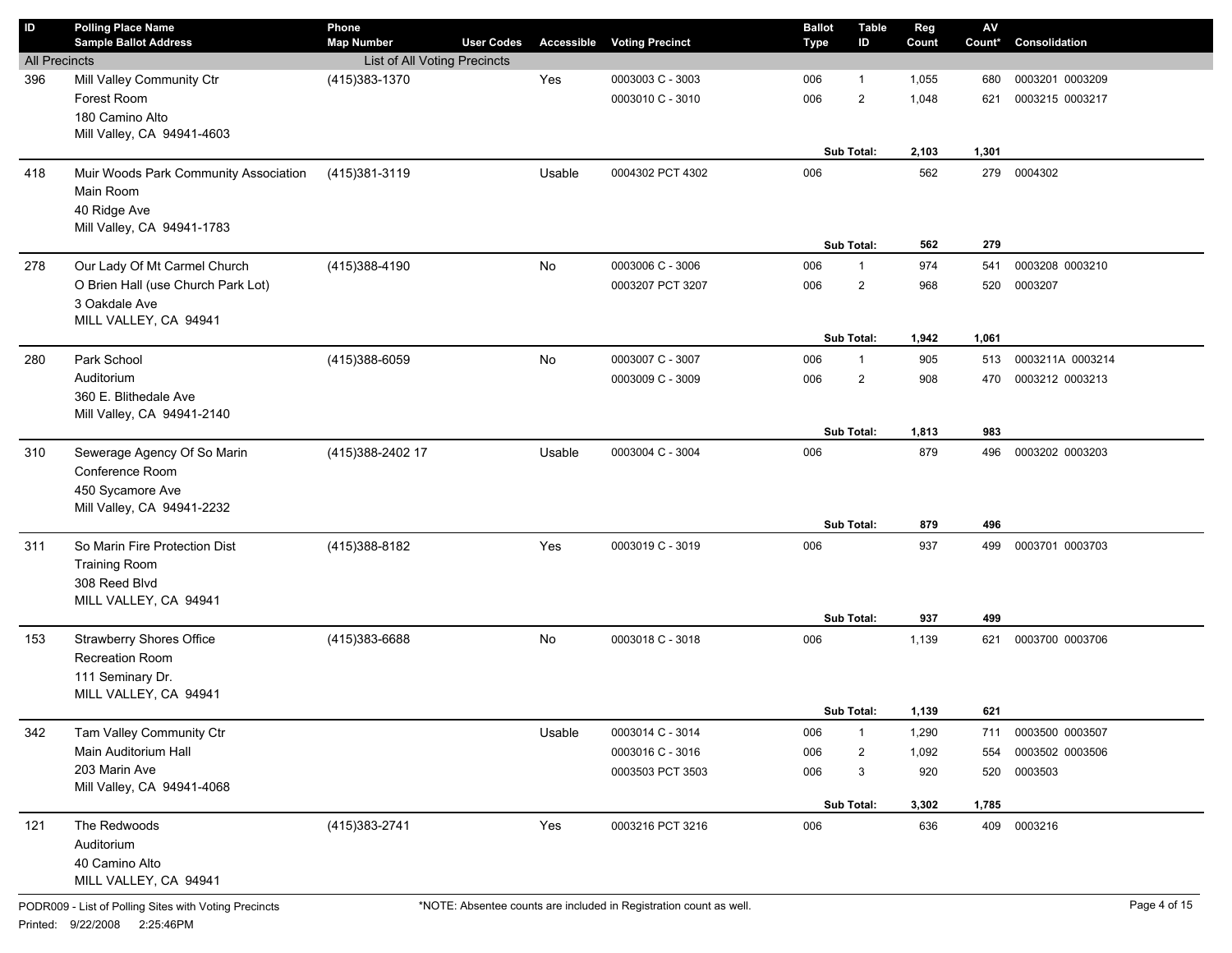| $\sf ID$             | <b>Polling Place Name</b><br><b>Sample Ballot Address</b>                                 | Phone<br><b>Map Number</b>   | <b>User Codes</b> |        | <b>Accessible Voting Precinct</b>    | <b>Ballot</b><br><b>Type</b> | <b>Table</b><br>ID                           | Reg<br>Count        | ${\sf AV}$<br>Count* | Consolidation                                                        |
|----------------------|-------------------------------------------------------------------------------------------|------------------------------|-------------------|--------|--------------------------------------|------------------------------|----------------------------------------------|---------------------|----------------------|----------------------------------------------------------------------|
| <b>All Precincts</b> |                                                                                           | List of All Voting Precincts |                   |        |                                      |                              |                                              |                     |                      |                                                                      |
|                      |                                                                                           |                              |                   |        |                                      |                              | Sub Total:                                   | 636                 | 409                  |                                                                      |
| 164                  | Muir Beach Community Center<br>Main Meeting Room<br>19 Seacape Dr<br>Muir Beach, CA 94965 | (415)383-9969xPAY            |                   | Yes    | 0004008 C - 4008                     | 006                          |                                              | 286                 | 139                  | 0004301A 0004301B 0004301C<br>0004301D 0004301E 0004301F<br>0004301G |
|                      |                                                                                           |                              |                   |        |                                      |                              | Sub Total:                                   | 286                 | 139                  |                                                                      |
| 417                  | Nicasio School<br>Multi Purpose Room<br>5555 Nicasio Valley Rd<br>Nicasio, CA 94946       | (415) 662-2184               |                   | Yes    | 0004200 PCT 4200                     | 001                          | Sub Total:                                   | 428<br>428          | 201<br>201           | 0004200                                                              |
|                      |                                                                                           |                              |                   |        |                                      |                              |                                              |                     |                      |                                                                      |
| 211                  | All Saints Lutheran Church<br>Fireside Room<br>2 San Marin Dr<br>Novato, CA 94945-1118    | (415)892-1669                |                   | Yes    | 0005208 PCT 5208                     | 008                          | Sub Total:                                   | 899<br>899          | 522<br>522           | 0005208                                                              |
| 201                  | <b>Bahia Clubhouse</b>                                                                    |                              |                   | Yes    | 0005101 PCT 5101                     | 008                          |                                              | 681                 | 359                  | 0005101                                                              |
|                      | 3008 Topaz Drive<br>Novato, CA 94945-1547                                                 |                              |                   |        |                                      |                              | Sub Total:                                   | 681                 | 359                  |                                                                      |
| 349                  | <b>Bel Marin Community Center</b><br>Large Room<br>4 Montego Key<br>Novato, CA 94949-5301 | (415) 883-4222               |                   | Yes    | 0005002 C - 5002                     | 008                          |                                              | 1,045               | 526                  | 0005302 0005305                                                      |
|                      |                                                                                           |                              |                   |        |                                      |                              | Sub Total:                                   | 1,045               | 526                  |                                                                      |
| 401                  | Hamilton Arts Center<br>War Room 2nd Floor<br>500 Palm Dr<br>Novato, CA 94949-5004        |                              |                   | Yes    | 0005227 PCT 5227<br>0005228 PCT 5228 | 008<br>008                   | $\mathbf{1}$<br>$\overline{2}$<br>Sub Total: | 832<br>561<br>1,393 | 495<br>317<br>812    | 0005227<br>0005228                                                   |
| 370                  | Hill Community Room                                                                       |                              |                   | Yes    | 0005203 PCT 5203                     | 008                          | $\mathbf{1}$                                 | 793                 | 429                  | 0005203                                                              |
|                      | Behind Margaret Todd Sr Center<br>1560 Hill Road<br>Novato, CA 94947-4002                 |                              |                   |        | 0005204 PCT 5204                     | 008                          | $\overline{2}$<br><b>Sub Total:</b>          | 687<br>1,480        | 401<br>830           | 0005204                                                              |
| 218                  | Ignacio Hills Apartments                                                                  | (415)883-7801                |                   | Usable | 0005215 PCT 5215                     | 008                          | $\mathbf{1}$                                 | 992                 | 568                  | 0005215                                                              |
|                      | Clubhouse<br>431 Ignacio Blvd<br>NOVATO, CA 94949                                         |                              |                   |        | 0005301 PCT 5301                     | 008                          | $\overline{2}$                               | 778                 | 476                  | 0005301                                                              |
|                      |                                                                                           |                              |                   |        |                                      |                              | Sub Total:                                   | 1,770               | 1,044                |                                                                      |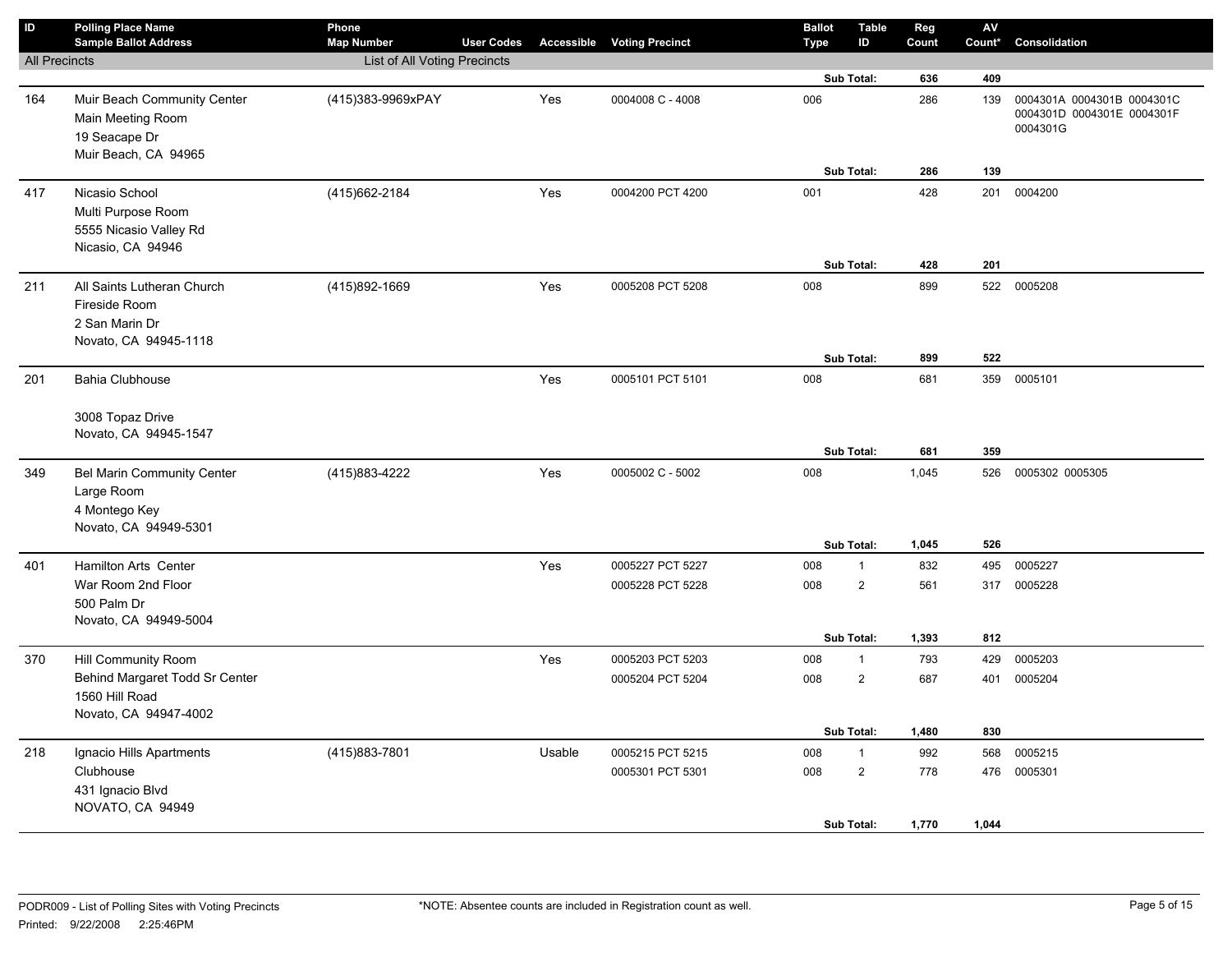| $\sf ID$             | <b>Polling Place Name</b><br><b>Sample Ballot Address</b>                                             | Phone<br><b>Map Number</b>   | <b>User Codes</b> |        | <b>Accessible Voting Precinct</b> | <b>Ballot</b><br><b>Type</b> | <b>Table</b><br>ID       | Reg<br>Count      | $\mathsf{A}\mathsf{V}$<br>Count* | Consolidation   |
|----------------------|-------------------------------------------------------------------------------------------------------|------------------------------|-------------------|--------|-----------------------------------|------------------------------|--------------------------|-------------------|----------------------------------|-----------------|
| <b>All Precincts</b> |                                                                                                       | List of All Voting Precincts |                   |        |                                   |                              |                          |                   |                                  |                 |
| 229                  | Los Robles Mobile Home Park<br>Ladies Card Room<br>100 Roblar Dr<br>Novato, CA 94949-6133             | (415) 883-6771               |                   | Yes    | 0005226 PCT 5226                  | 008                          | Sub Total:               | 1,056<br>1,056    | 532<br>532                       | 0005226         |
| 209                  | Lu Sutton School<br>Multi-purpose Room<br>1800 Center Rd<br>NOVATO, CA 94947                          | (415)897-3196                |                   | Usable | 0005205 PCT 5205                  | 008                          | Sub Total:               | 959<br>959        | 557<br>557                       | 0005205         |
| 399                  | Lynwood School                                                                                        |                              |                   | Yes    | 0005213 PCT 5213                  | 008                          | $\mathbf{1}$             | 801               | 466                              | 0005213         |
|                      | Multi-purpose Room<br>1320 Lynwood Dr<br>Novato, CA 94947-4629                                        |                              |                   |        | 0005217 PCT 5217                  | 008                          | $\overline{2}$           | 902               | 528                              | 0005217         |
|                      |                                                                                                       |                              |                   |        |                                   |                              | Sub Total:               | 1,703             | 994                              |                 |
| 230                  | Marin Valley Mobile Country Club<br>Main Hall<br>100 Marin Valley Dr<br>NOVATO, CA 94949              | (415)883-5911                |                   | No     | 0005212 PCT 5212                  | 008                          | Sub Total:               | 466<br>466        | 291<br>291                       | 0005212         |
| 228                  | Munoz Residence<br>Garage<br>575 Fairway Dr<br>Novato, CA 94949                                       | (415)883-5161                |                   | No     | 0005225 PCT 5225                  | 008                          | Sub Total:               | 632<br>632        | 412                              | 412 0005225     |
| 237                  | No Marin Water District Ofc<br>Front Lobby<br>Redwood Hwy & Rush Creek Pl<br>Novato, CA 94945-2426    | (415)897-4133                |                   | Yes    | 0005222 PCT 5222                  | 008                          | Sub Total:               | 1,045             | 585<br>585                       | 0005222         |
| 348                  | Novato Library<br>Community Room<br>1720 Novato Blvd<br>Novato, CA 94947-3049                         | (415)897-5216                |                   | Yes    | 0005001 C - 5001                  | 008                          |                          | 1,045<br>949      | 516                              | 0005200 0005210 |
| 234                  | Novato Fire Protection District<br>Second Floor Meeting Room<br>7025 Redwood Blvd<br>NOVATO, CA 94949 | (415) 878-2681               |                   | Yes    | 0005216 PCT 5216                  | 008                          | Sub Total:<br>Sub Total: | 949<br>614<br>614 | 516<br>311                       | 311 0005216     |
| 350                  | Novato Fire Station                                                                                   | (415) 878-2682               |                   | Usable | 0005303 PCT 5303                  | 008                          | $\mathbf{1}$             | 824               | 444                              | 0005303         |
|                      | Apparatus Room<br>450 Atherton Ave-corner Olive<br>Novato, CA 94945-3461                              |                              |                   |        | 0005304 PCT 5304                  | 008                          | $\overline{2}$           | 505               | 293                              | 0005304         |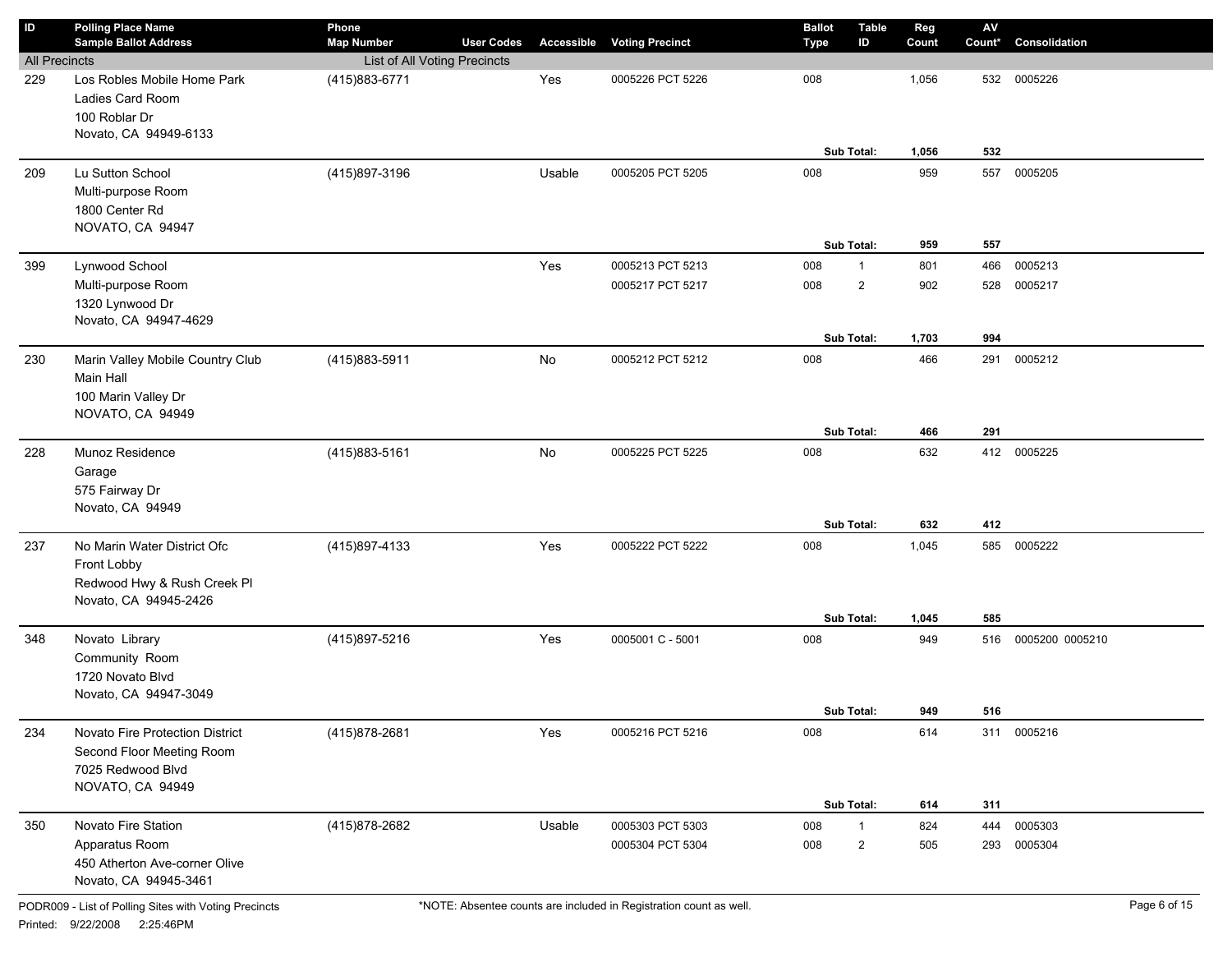| ID                   | <b>Polling Place Name</b>                             | Phone                        |                   |        |                                   | <b>Ballot</b> | <b>Table</b>   | Reg   | AV     |               |
|----------------------|-------------------------------------------------------|------------------------------|-------------------|--------|-----------------------------------|---------------|----------------|-------|--------|---------------|
|                      | <b>Sample Ballot Address</b>                          | <b>Map Number</b>            | <b>User Codes</b> |        | <b>Accessible Voting Precinct</b> | <b>Type</b>   | ID             | Count | Count* | Consolidation |
| <b>All Precincts</b> |                                                       | List of All Voting Precincts |                   |        |                                   |               |                |       |        |               |
|                      |                                                       |                              |                   |        |                                   |               | Sub Total:     | 1,329 | 737    |               |
| 232                  | Novato Fire Station #3                                | (415)897-9863xPAY            |                   | Yes    | 0005223 PCT 5223                  | 008           | $\mathbf{1}$   | 882   | 474    | 0005223       |
|                      | Engine Room                                           |                              |                   |        | 0005224 PCT 5224                  | 008           | $\overline{2}$ | 838   | 452    | 0005224       |
|                      | 65 San Ramon Way                                      |                              |                   |        |                                   |               |                |       |        |               |
|                      | Novato, CA 94945-1638                                 |                              |                   |        |                                   |               |                |       |        |               |
|                      |                                                       |                              |                   |        |                                   |               | Sub Total:     | 1,720 | 926    |               |
| 340                  | Novato Human Needs Center                             | (415)897-4147x22             |                   | No     | 0005206 PCT 5206                  | 008           | $\mathbf{1}$   | 679   | 343    | 0005206       |
|                      | <b>Community Room</b>                                 |                              |                   |        | 0005207 PCT 5207                  | 008           | $\overline{2}$ | 859   | 514    | 0005207       |
|                      | 1907 Novato Blvd                                      |                              |                   |        |                                   |               |                |       |        |               |
|                      | NOVATO, CA 94947                                      |                              |                   |        |                                   |               |                |       |        |               |
|                      |                                                       |                              |                   |        |                                   |               | Sub Total:     | 1,538 | 857    |               |
| 373                  | Novato Oaks Inn                                       | (415)883-4400xPAY            |                   | No     | 0005221 PCT 5221                  | 008           |                | 919   | 547    | 0005221       |
|                      | Lobby Area                                            |                              |                   |        |                                   |               |                |       |        |               |
|                      | 215 Alameda Del Prado                                 |                              |                   |        |                                   |               |                |       |        |               |
|                      | Novato, CA 94949-6657                                 |                              |                   |        |                                   |               | Sub Total:     | 919   | 547    |               |
|                      |                                                       |                              |                   |        |                                   |               |                |       |        |               |
| 205                  | Novato School District Offices<br>Conference Room 107 | (415)897-4201x255            |                   | No     | 0005102 PCT 5102                  | 008           | $\mathbf{1}$   | 743   | 401    | 0005102       |
|                      | 1015 Seventh St                                       |                              |                   |        | 0005201 PCT 5201                  | 008           | $\overline{2}$ | 926   | 434    | 0005201       |
|                      | Novato, CA 94945-2228                                 |                              |                   |        |                                   |               |                |       |        |               |
|                      |                                                       |                              |                   |        |                                   |               | Sub Total:     | 1,669 | 835    |               |
| 203                  | Olive School                                          | (415)897-2131                |                   | Usable | 0005103 PCT 5103                  | 008           |                | 999   | 605    | 0005103       |
|                      | Multi-purpose Room                                    |                              |                   |        |                                   |               |                |       |        |               |
|                      | 629 Plum St-park Lot Off Olive                        |                              |                   |        |                                   |               |                |       |        |               |
|                      | NOVATO, CA 94945                                      |                              |                   |        |                                   |               |                |       |        |               |
|                      |                                                       |                              |                   |        |                                   |               | Sub Total:     | 999   | 605    |               |
| 175                  | <b>Pleasant Valley School</b>                         | (415) 897-5104               |                   | Usable | 0004501 PCT 4501                  | 008           |                | 927   |        | 522 0004501   |
|                      | Science Room                                          |                              |                   |        |                                   |               |                |       |        |               |
|                      | 755 Sutro Ave                                         |                              |                   |        |                                   |               |                |       |        |               |
|                      | NOVATO, CA 94947                                      |                              |                   |        |                                   |               |                |       |        |               |
|                      |                                                       |                              |                   |        |                                   |               | Sub Total:     | 927   | 522    |               |
| 210                  | Presbyterian Church Of Novato                         | (415)897-6152                |                   | Yes    | 0004503 PCT 4503                  | 008           | $\mathbf{1}$   | 675   | 387    | 0004503       |
|                      | <b>Trevitt Hall</b>                                   |                              |                   |        | 0005300 PCT 5300                  | 008           | $\overline{2}$ | 464   | 263    | 0005300       |
|                      | 710 Wilson Ave                                        |                              |                   |        |                                   |               |                |       |        |               |
|                      | NOVATO, CA 94947                                      |                              |                   |        |                                   |               |                |       |        |               |
|                      |                                                       |                              |                   |        |                                   |               | Sub Total:     | 1,139 | 650    |               |
| 406                  | San Jose Middle School                                | (415) 883-7831               |                   | Yes    | 0005219 PCT 5219                  | 008           | $\mathbf{1}$   | 617   | 387    | 0005219       |
|                      | Room G1                                               |                              |                   |        | 0005220 PCT 5220                  | 008           | $\sqrt{2}$     | 1,082 |        | 615 0005220   |
|                      | 1000 Sunset Pkwy                                      |                              |                   |        |                                   |               |                |       |        |               |
|                      | Novato, CA 94949                                      |                              |                   |        |                                   |               |                |       |        |               |
|                      |                                                       |                              |                   |        |                                   |               | Sub Total:     | 1,699 | 1,002  |               |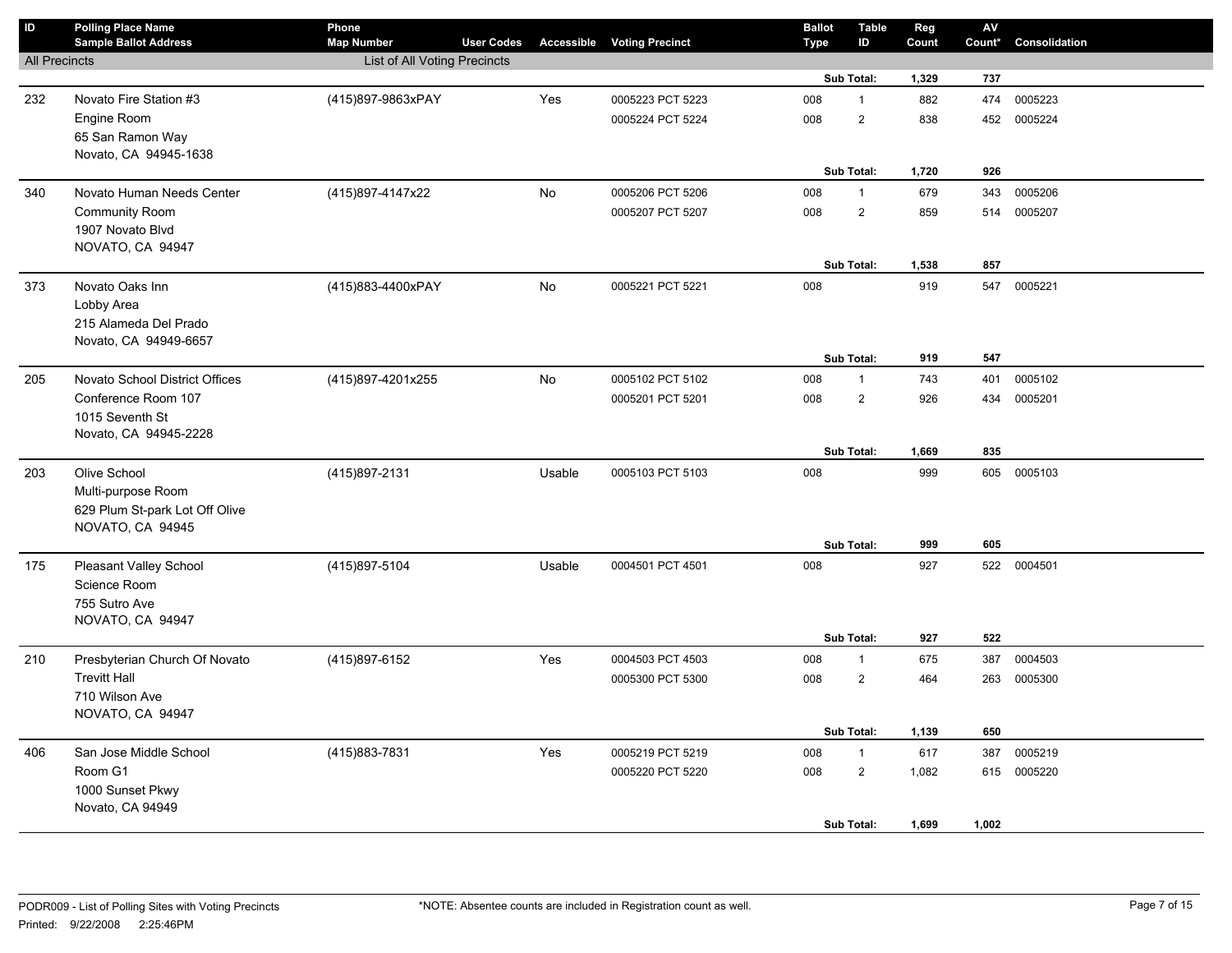| $\mathsf{ID}$        | <b>Polling Place Name</b><br><b>Sample Ballot Address</b>                                            | Phone<br><b>Map Number</b>   | <b>User Codes</b> | Accessible | <b>Voting Precinct</b>               | <b>Ballot</b><br>Type | <b>Table</b><br>ID             | Reg<br>Count | $\mathsf{A}\mathsf{V}$<br>Count* | Consolidation                      |
|----------------------|------------------------------------------------------------------------------------------------------|------------------------------|-------------------|------------|--------------------------------------|-----------------------|--------------------------------|--------------|----------------------------------|------------------------------------|
| <b>All Precincts</b> |                                                                                                      | List of All Voting Precincts |                   |            |                                      |                       |                                |              |                                  |                                    |
| 212                  | Seventh Day Adventist Church<br>Multi-purpose Room<br>495 San Marin Dr<br>Novato, CA 94945-1335      | (415)897-2600                |                   | Yes        | 0005209 PCT 5209                     | 008                   | Sub Total:                     | 875<br>875   | 476<br>476                       | 0005209                            |
| 176                  | Sinaloa School<br>Library<br>2045 Vineyard Rd<br>Novato, CA 94947-3810                               | (415) 897-2111               |                   | Yes        | 0004502 PCT 4502                     | 008                   | Sub Total:                     | 892<br>892   | 491<br>491                       | 0004502                            |
| 206                  | Tamalpais Creek Retirement Home<br><b>Activity Room</b><br>853 Tamalpais Ave<br>NOVATO, CA 94947     | (415)892-0944                |                   | Yes        | 0005202 PCT 5202                     | 008                   | Sub Total:                     | 518<br>518   | 256<br>256                       | 0005202                            |
| 374                  | United Methodist Church                                                                              | (415)892-9896                |                   | Yes        | 0005211 PCT 5211                     | 008                   | $\mathbf{1}$                   | 723          | 363                              | 0005211                            |
|                      | Social Hall                                                                                          |                              |                   |            | 0005214 PCT 5214                     | 008                   | 2                              | 910          | 554                              | 0005214                            |
|                      | 1473 South Novato Blvd<br>NOVATO, CA 94947                                                           |                              |                   |            | 0005218 PCT 5218                     | 008                   | 3                              | 952          | 544                              | 0005218                            |
|                      |                                                                                                      |                              |                   |            |                                      |                       | Sub Total:                     | 2,585        | 1,461                            |                                    |
| 161                  | Wild Horse Valley Clubhouse                                                                          |                              |                   | Yes        | 0004005 C - 4005                     | 008                   |                                | 987          | 538                              | 0004202 0004203                    |
|                      | 110 Wild Horse Valley Dr<br>NOVATO, CA 94947                                                         |                              |                   |            |                                      |                       | Sub Total:                     | 987          | 538                              |                                    |
| 285                  | Pt. Reyes Fire Station<br><b>Community Meeting Room</b><br>4th & B St<br>Point Reyes, CA 94956       | (415)446-4464                |                   | Yes        | 0004001 C - 4001                     | 001                   |                                | 1,255        | 653                              | 0004100 0004102                    |
|                      |                                                                                                      |                              |                   |            |                                      |                       | Sub Total:                     | 1,255        | 653                              |                                    |
| 74                   | St John's Episcopal Church                                                                           | (415) 456-1102               |                   | Yes        | 0002007 C - 2007                     | 001                   | $\mathbf{1}$                   | 804          | 442                              | 0002400 0002401                    |
|                      | Parish Hall<br>14 Lagunitas Rd<br>Ross, CA 94957                                                     |                              |                   |            | 0002402 PCT 2402                     | 001                   | $\overline{2}$                 | 844          | 506                              | 0002402                            |
|                      |                                                                                                      |                              |                   |            |                                      |                       | Sub Total:                     | 1,648        | 948                              |                                    |
| 83                   | American Legion Hall                                                                                 | (415)459-9932xpay            |                   | No         | 0002205 PCT 2205                     | 001                   | $\mathbf{1}$                   | 976          | 504                              | 0002205                            |
|                      | (log Cabin)                                                                                          |                              |                   |            | 0002206 PCT 2206                     | 001                   | 2                              | 937          | 510                              | 0002206                            |
|                      | 120 Veterans Place<br>SAN ANSELMO, CA 94960                                                          |                              |                   |            | 0002207 PCT 2207                     | 001                   | 3                              | 870          | 413                              | 0002207                            |
|                      |                                                                                                      |                              |                   |            |                                      |                       | Sub Total:                     | 2,783        | 1,427                            |                                    |
| 357                  | Ross Valley Fire Station #20<br>Engine Room<br>Arroyo & Butterfield Rd<br>San Anselmo, CA 94960-1262 | (415) 258-4620               |                   | Yes        | 0002005 C - 2005<br>0002006 C - 2006 | 001<br>001            | $\mathbf{1}$<br>$\overline{c}$ | 988<br>1,002 | 530<br>559                       | 0002210 0002211<br>0002212 0002213 |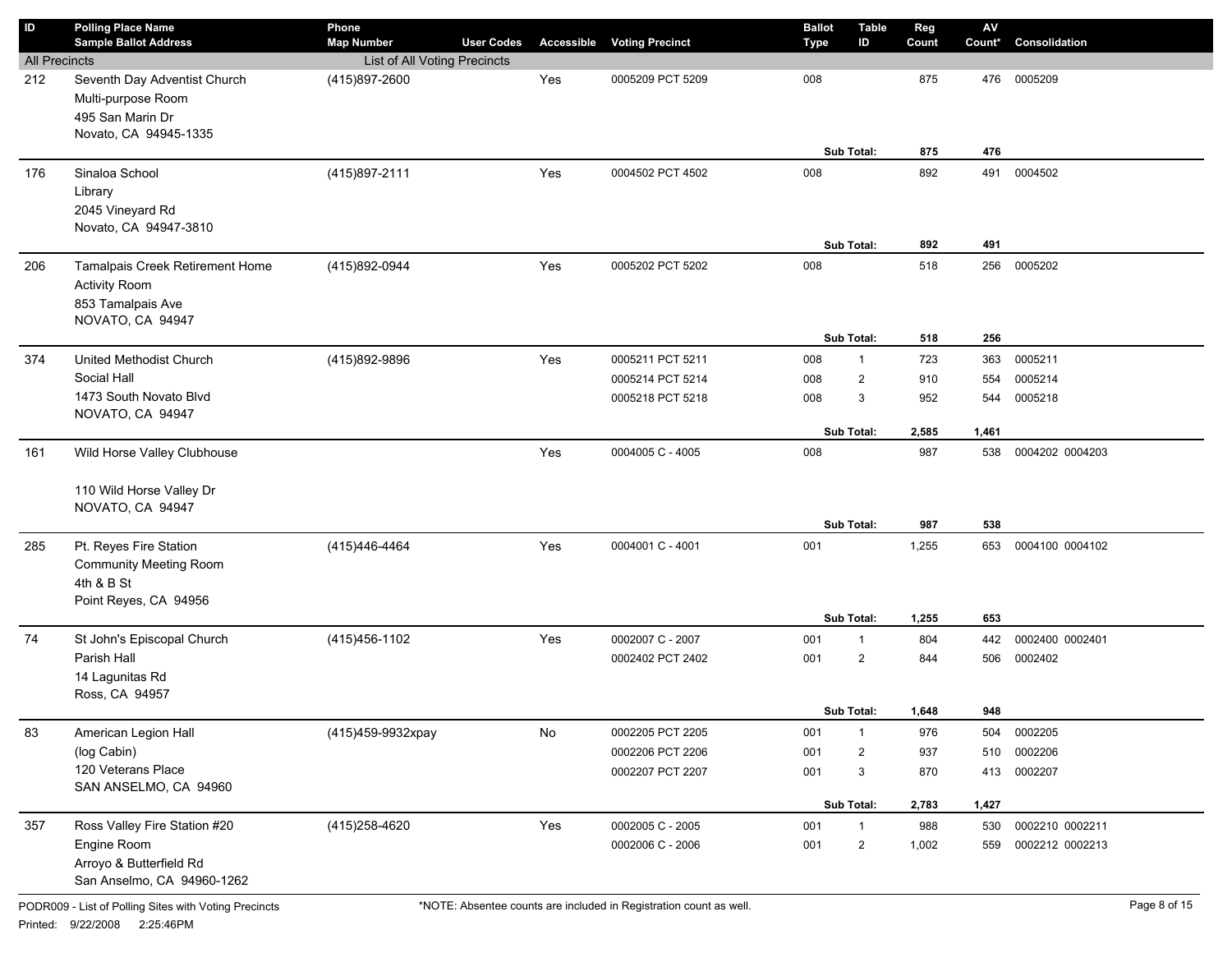| ID                   | <b>Polling Place Name</b><br><b>Sample Ballot Address</b>                                                        | Phone<br><b>Map Number</b>   | <b>User Codes</b> |        | <b>Accessible Voting Precinct</b>    | <b>Ballot</b><br><b>Type</b> | <b>Table</b><br>ID                           | Reg<br>Count        | $\mathsf{A}\mathsf{V}$<br>Count* | Consolidation                      |
|----------------------|------------------------------------------------------------------------------------------------------------------|------------------------------|-------------------|--------|--------------------------------------|------------------------------|----------------------------------------------|---------------------|----------------------------------|------------------------------------|
| <b>All Precincts</b> |                                                                                                                  | List of All Voting Precincts |                   |        |                                      |                              |                                              |                     |                                  |                                    |
|                      |                                                                                                                  |                              |                   |        |                                      |                              | Sub Total:                                   | 1,990               | 1,089                            |                                    |
| 247                  | Sleepy Hollow Homes Association<br>Main Room With Fireplace<br>1317 Butterfield Rd<br>San Anselmo, CA 94960-1055 |                              |                   | Usable | 0002011 C - 2011                     | 001                          |                                              | 1,131               | 607                              | 0002600 0002602                    |
|                      |                                                                                                                  |                              |                   |        |                                      |                              | Sub Total:                                   | 1,131               | 607                              |                                    |
| 81                   | Sleepy Hollow Presbyterian Church<br>Downstairs Room<br>100 Tarry Rd<br>San Anselmo, CA 94960-1066               | (415) 453-8221               |                   | Yes    | 0002601 PCT 2601                     | 001                          | Sub Total:                                   | 544<br>544          | 296<br>296                       | 0002601                            |
| 55                   | <b>Wade Thomas School</b>                                                                                        | (415) 454-4603               |                   | Usable | 0002003 C - 2003                     | 001                          | $\mathbf{1}$                                 | 970                 | 514                              | 0002202 0002204                    |
|                      | Multipurpose Room<br>Ross At Kensington<br>San Anselmo, CA 94960-2941                                            |                              |                   |        | 0002201 PCT 2201                     | 001                          | $\overline{2}$                               | 590                 | 302                              | 0002201                            |
|                      |                                                                                                                  |                              |                   |        |                                      |                              | Sub Total:                                   | 1,560               | 816                              |                                    |
| 170                  | San Geronimo Valley Community Center<br>West Room<br>Sir Francis Drake Blvd<br>San Geronimo, CA 94963            | (415)488-8888                |                   | Yes    | 0004400 PCT 4400<br>0004401 PCT 4401 | 001<br>001                   | $\mathbf{1}$<br>$\overline{2}$               | 740<br>746          | 319<br>343                       | 0004400<br>0004401                 |
|                      |                                                                                                                  |                              |                   |        |                                      |                              | Sub Total:                                   | 1,486               | 662                              |                                    |
| 400                  | Aegis Of San Rafael<br>Living Room<br>111 Merrydale Rd<br>San Rafael, CA 94903-4070                              | (415) 472-6530               |                   | No     | 0001008 C - 1008                     | 001                          |                                              | 1,041               | 593                              | 0001122 0001123                    |
|                      |                                                                                                                  |                              |                   |        |                                      |                              | Sub Total:                                   | 1,041               | 593                              |                                    |
| 97                   | <b>Carpenters Union Hall</b><br>Large Hall<br>647 Lindaro St<br>San Rafael, CA 94901-3960                        | (415) 453-9236               |                   | Yes    | 0002016 C - 2016<br>0002017 C - 2017 | 001<br>001                   | $\mathbf{1}$<br>$\overline{2}$<br>Sub Total: | 915<br>921<br>1,836 | 452<br>552<br>1,004              | 0002903 0002906<br>0002904 0002905 |
| 8                    | Christ Presbyterian Church                                                                                       | (415) 479-2712               |                   | Yes    | 0001003 C - 1003                     | 001                          | $\mathbf{1}$                                 | 955                 | 511                              | 0001108 0001116                    |
|                      | Sanctuary                                                                                                        |                              |                   |        | 0001004 C - 1004                     | 001                          | $\overline{2}$                               | 987                 | 549                              | 0001109 0001115                    |
|                      | 620 Del Ganado Rd<br>SAN RAFAEL, CA 94903                                                                        |                              |                   |        | 0001113 PCT 1113                     | 001                          | 3                                            | 938                 | 552                              | 0001113                            |
|                      |                                                                                                                  |                              |                   |        |                                      |                              | Sub Total:                                   | 2,880               | 1,612                            |                                    |
| 354                  | Contempo Marin<br>Main Room<br>400 Yosemite Rd<br>San Rafael, CA 94903-2232                                      | (415) 479-6816               |                   | Yes    | 0001114 PCT 1114<br>0001125 PCT 1125 | 001<br>001                   | $\mathbf{1}$<br>$\overline{c}$               | 727<br>658          | 451                              | 0001114<br>345 0001125             |
|                      |                                                                                                                  |                              |                   |        |                                      |                              | Sub Total:                                   | 1,385               | 796                              |                                    |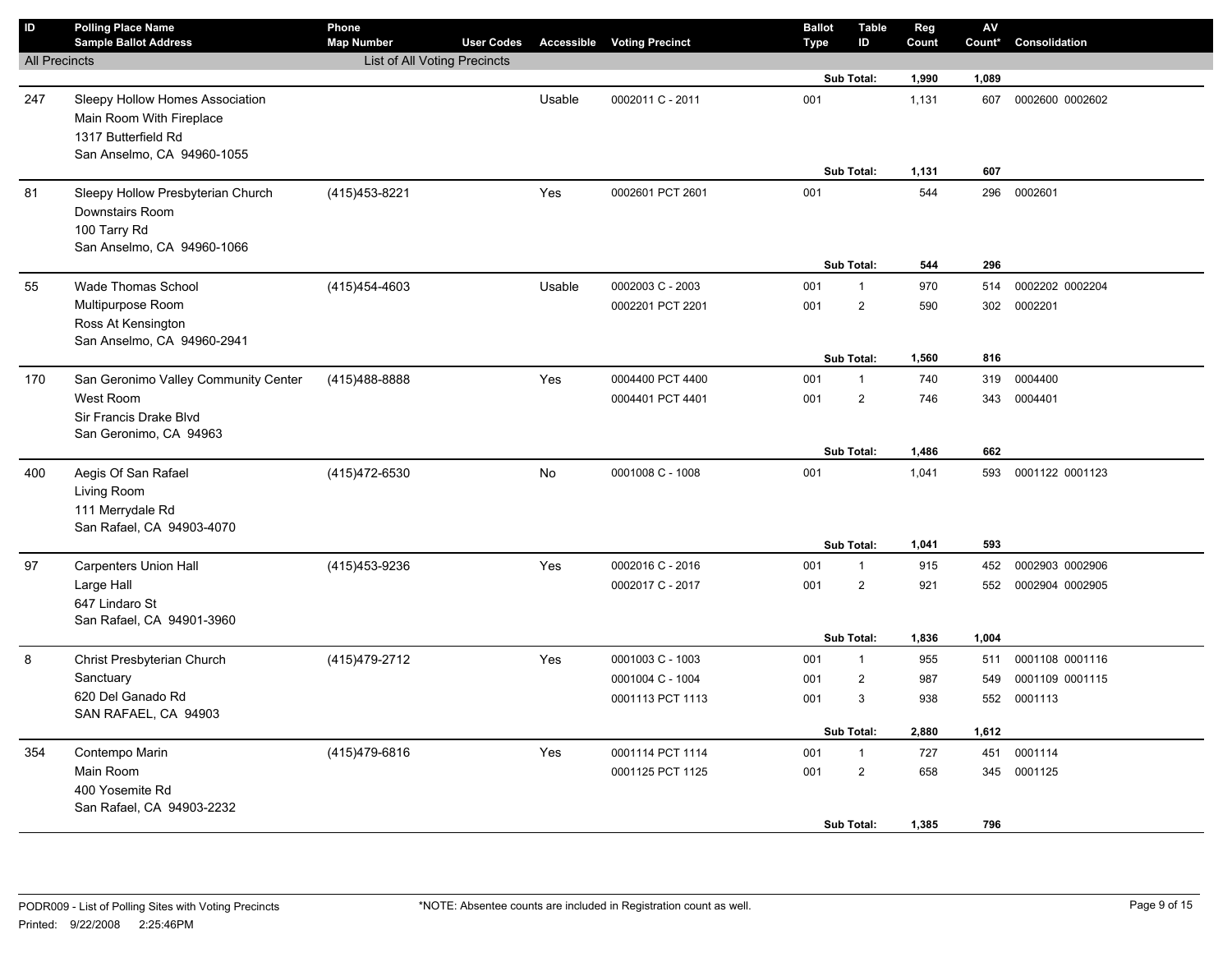| ID                   | <b>Polling Place Name</b><br><b>Sample Ballot Address</b> | Phone<br><b>Map Number</b>   | <b>User Codes</b> |        | <b>Accessible Voting Precinct</b> | <b>Ballot</b><br>Type | ID                | <b>Table</b> | Reg<br>Count | ${\sf AV}$<br>Count* | Consolidation             |
|----------------------|-----------------------------------------------------------|------------------------------|-------------------|--------|-----------------------------------|-----------------------|-------------------|--------------|--------------|----------------------|---------------------------|
| <b>All Precincts</b> |                                                           | List of All Voting Precincts |                   |        |                                   |                       |                   |              |              |                      |                           |
| 413                  | Embassy Suites Hotel<br>Ross Room                         |                              |                   | Usable | 0001006 C - 1006                  | 001                   |                   |              | 1,006        | 547                  | 0001112 0001126           |
|                      | 101 Mc Innis Parkway<br>San Rafael, CA 94903              |                              |                   |        |                                   |                       |                   |              |              |                      |                           |
|                      |                                                           |                              |                   |        |                                   |                       | <b>Sub Total:</b> |              | 1,006        | 547                  |                           |
| $\overline{4}$       | First Presbyterian Church                                 | (415) 456-6760               |                   | Yes    | 0001002 C - 1002                  | 001                   | $\mathbf{1}$      |              | 921          | 563                  | 0001104 0001105           |
|                      | Canoles Hall (enter Mission Ave)<br>1510 5th Ave          |                              |                   |        | 0002907 PCT 2907                  | 001                   | $\overline{2}$    |              | 681          | 290                  | 0002907                   |
|                      | San Rafael, CA 94901                                      |                              |                   |        |                                   |                       |                   |              |              |                      |                           |
|                      |                                                           |                              |                   |        |                                   |                       | <b>Sub Total:</b> |              | 1,602        | 853                  |                           |
| 30                   | Glenwood School                                           | (415) 485-2430               |                   | Yes    | 0001013 C - 1013                  | 001                   |                   |              | 860          | 499                  | 0001208 0001209           |
|                      | Library                                                   |                              |                   |        |                                   |                       |                   |              |              |                      |                           |
|                      | 25 Castlewood Dr                                          |                              |                   |        |                                   |                       |                   |              |              |                      |                           |
|                      | SAN RAFAEL, CA 94901                                      |                              |                   |        |                                   |                       |                   |              |              |                      |                           |
|                      |                                                           |                              |                   |        |                                   |                       | Sub Total:        |              | 860          | 499                  |                           |
| 19                   | Golden Hinde                                              | (415)491-9645                |                   | Yes    | 0001124 PCT 1124                  | 001                   | $\mathbf{1}$      |              | 863          | 542                  | 0001124                   |
|                      | <b>Recreation Room</b>                                    |                              |                   |        | 0001701 PCT 1701                  | 001                   | $\overline{2}$    |              | 305          | 205                  | 0001701                   |
|                      | 5 Golden Hinde Blv<br>SAN RAFAEL, CA 94903                |                              |                   |        |                                   |                       |                   |              |              |                      |                           |
|                      |                                                           |                              |                   |        |                                   |                       | <b>Sub Total:</b> |              | 1,168        | 747                  |                           |
| 319                  | Korean Presbyterian Church                                | (415) 472-2819               |                   | Yes    | 0001015 C - 1015                  | 001                   |                   |              | 801          | 401                  | 0001503 0001504           |
|                      | Classroom                                                 |                              |                   |        |                                   |                       |                   |              |              |                      |                           |
|                      | 635 Adrian Way                                            |                              |                   |        |                                   |                       |                   |              |              |                      |                           |
|                      | San Rafael, CA 94903                                      |                              |                   |        |                                   |                       |                   |              |              |                      |                           |
|                      |                                                           |                              |                   |        |                                   |                       | Sub Total:        |              | 801          | 401                  |                           |
| 343                  | Lincoln Hill Community Church                             | (415) 454-6618               |                   | No     | 0001106 PCT 1106                  | 001                   | $\mathbf{1}$      |              | 652          | 331                  | 0001106                   |
|                      | Fellowship Room-upper Lot                                 |                              |                   |        | 0001107 PCT 1107                  | 001                   | $\overline{2}$    |              | 827          | 436                  | 0001107                   |
|                      | 1411 Lincoln Ave                                          |                              |                   |        |                                   |                       |                   |              |              |                      |                           |
|                      | SAN RAFAEL, CA 94901                                      |                              |                   |        |                                   |                       |                   |              |              |                      |                           |
|                      |                                                           |                              |                   |        |                                   |                       | <b>Sub Total:</b> |              | 1,479        | 767                  |                           |
| 355                  | Lucas Valley Community Center                             |                              |                   | No     | 0001019 C - 1019                  | 001                   | $\mathbf{1}$      |              | 1,180        | 738                  | 0001604 0001605A 0001605C |
|                      | Community Room<br>1201 Idylberry Rd                       |                              |                   |        | 0001020 C - 1020                  | 002                   | $\overline{2}$    |              | 326          | 221                  | 0001605B                  |
|                      | SAN RAFAEL, CA 94903                                      |                              |                   |        |                                   |                       |                   |              |              |                      |                           |
|                      |                                                           |                              |                   |        |                                   |                       | <b>Sub Total:</b> |              | 1,506        | 959                  |                           |
| 252                  | Lutheran Church Of Resurrection                           | (415) 479-1334               |                   | No     | 0001007 C - 1007                  | 001                   |                   |              | 956          | 577                  | 0001117 0001118           |
|                      | Education Hall/use Orange Blssm Ln                        |                              |                   |        | 0001121 PCT 1121                  | 001                   | $\overline{2}$    |              | 957          | 494                  | 0001121                   |
|                      | 1100 Las Gallinas Ave                                     |                              |                   |        |                                   |                       |                   |              |              |                      |                           |
|                      | San Rafael, CA 94903                                      |                              |                   |        |                                   |                       |                   |              |              |                      |                           |
|                      |                                                           |                              |                   |        |                                   |                       | Sub Total:        |              | 1,913        | 1,071                |                           |
| 332                  | Marin Ballet Board Room                                   |                              |                   | No     | 0001010 C - 1010                  | 001                   |                   |              | 912          | 564                  | 0001202 0001203           |
|                      | Off Grand To Belle/Elm                                    |                              |                   |        |                                   |                       |                   |              |              |                      |                           |
|                      | 100 Elm St                                                |                              |                   |        |                                   |                       |                   |              |              |                      |                           |
|                      | SAN RAFAEL, CA 94901                                      |                              |                   |        |                                   |                       |                   |              |              |                      |                           |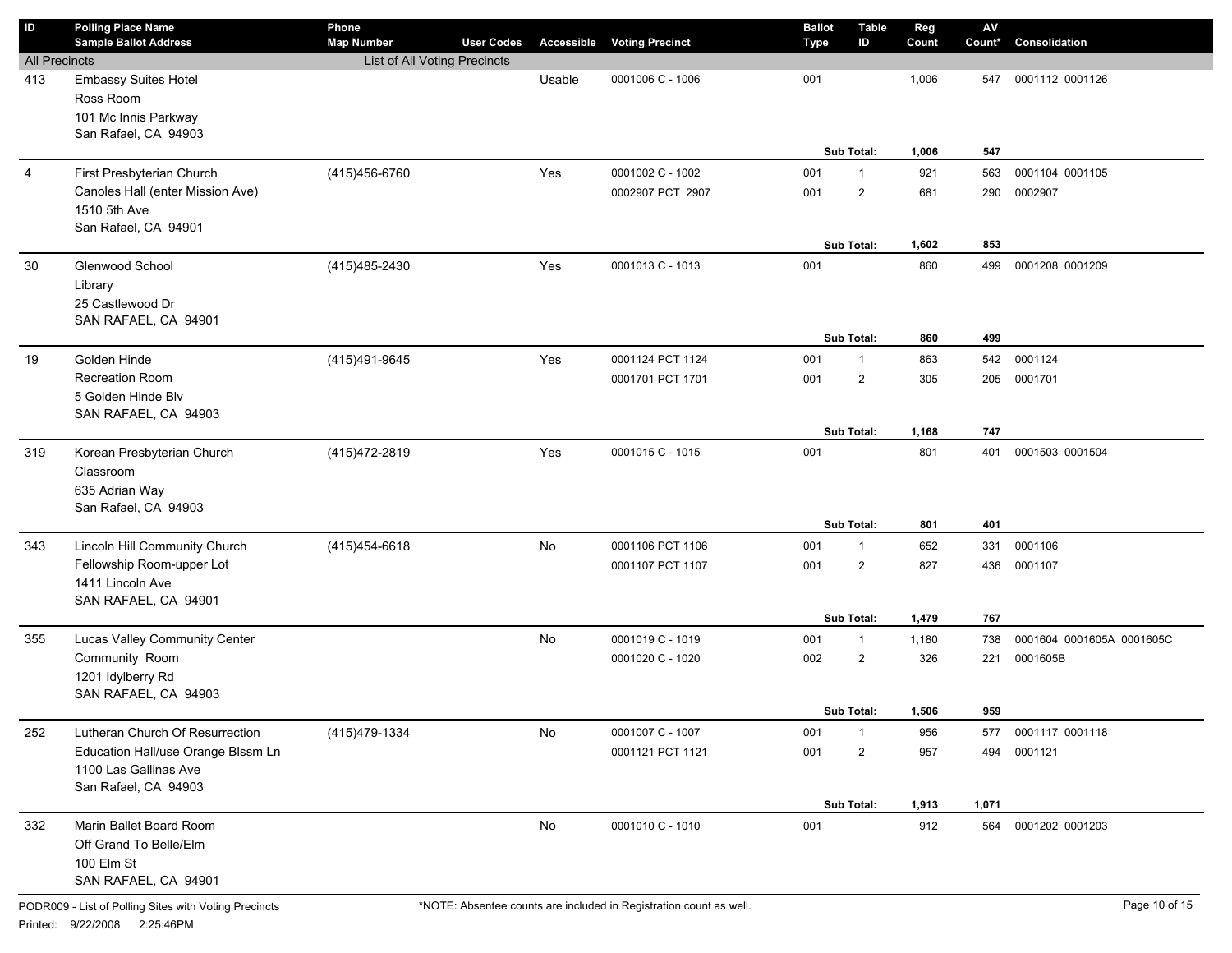| $\sf ID$             | <b>Polling Place Name</b><br><b>Sample Ballot Address</b> | Phone<br><b>Map Number</b>   | <b>User Codes</b> |           | <b>Accessible Voting Precinct</b> | <b>Ballot</b><br><b>Type</b> | <b>Table</b><br>ID | Reg<br>Count | ${\sf AV}$<br>Count* | Consolidation           |
|----------------------|-----------------------------------------------------------|------------------------------|-------------------|-----------|-----------------------------------|------------------------------|--------------------|--------------|----------------------|-------------------------|
| <b>All Precincts</b> |                                                           | List of All Voting Precincts |                   |           |                                   |                              |                    |              |                      |                         |
|                      |                                                           |                              |                   |           |                                   |                              | Sub Total:         | 912          | 564                  |                         |
| 41                   | Marinwood Community Center                                | (415)479-0775                |                   | Yes       | 0001016 C - 1016                  | 002                          | $\mathbf{1}$       | 828          | 464                  | 0001600 0001607C        |
|                      | <b>Reception Hall</b>                                     |                              |                   |           | 0001017 C - 1017                  | 002                          | $\overline{c}$     | 1,023        | 568                  | 0001601 0001603         |
|                      | 775 Miller Creek Rd                                       |                              |                   |           | 0001018 C - 1018                  | 002                          | 3                  | 838          | 423                  | 0001602 0001606         |
|                      | San Rafael, CA 94903                                      |                              |                   |           |                                   |                              |                    |              |                      |                         |
|                      |                                                           |                              |                   |           |                                   |                              | <b>Sub Total:</b>  | 2,689        | 1,455                |                         |
| 383                  | Methodist Church Of San Rafael                            | (415) 453-8716               |                   | Yes       | 0001001 C - 1001                  | 001                          | $\mathbf{1}$       | 1,155        | 573                  | 0001100 0001101         |
|                      | Fireside Room                                             |                              |                   |           | 0002002 C - 2002                  | 001                          | $\overline{2}$     | 785          | 458                  | 0002200 0002203         |
|                      | 199 Greenfield Avenue                                     |                              |                   |           |                                   |                              |                    |              |                      |                         |
|                      | San Rafael, CA 94901                                      |                              |                   |           |                                   |                              | <b>Sub Total:</b>  |              | 1,031                |                         |
|                      |                                                           |                              |                   |           |                                   |                              |                    | 1,940        |                      |                         |
| 16                   | Nazareth House                                            | (415)479-8282x33             |                   | Yes       | 0001005 C - 1005                  | 001                          |                    | 934          | 582                  | 0001111 0001119 0001120 |
|                      | Main Entry/Foyer                                          |                              |                   |           |                                   |                              |                    |              |                      |                         |
|                      | 245 Nova Albion Way<br>SAN RAFAEL, CA 94903               |                              |                   |           |                                   |                              |                    |              |                      |                         |
|                      |                                                           |                              |                   |           |                                   |                              | <b>Sub Total:</b>  | 934          | 582                  |                         |
| 181                  | <b>Pickleweed Community Center</b>                        | (415) 485-3077               |                   | Yes       | 0004600 PCT 4600                  | 001                          | $\mathbf{1}$       | 709          | 307                  | 0004600                 |
|                      | Classroom 4 & 5                                           |                              |                   |           | 0004601 PCT 4601                  | 001                          | $\overline{2}$     | 939          | 568                  | 0004601                 |
|                      | 50 Canal St                                               |                              |                   |           |                                   |                              |                    |              |                      |                         |
|                      | SAN RAFAEL, CA 94901                                      |                              |                   |           |                                   |                              |                    |              |                      |                         |
|                      |                                                           |                              |                   |           |                                   |                              | Sub Total:         | 1,648        | 875                  |                         |
| $\mathbf{3}$         | <b>Rotary Manor</b>                                       | (415) 459-6558               |                   | Usable    | 0001102 PCT 1102                  | 001                          | $\mathbf{1}$       | 947          | 495                  | 0001102                 |
|                      | <b>Recreation Room</b>                                    |                              |                   |           | 0001103 PCT 1103                  | 001                          | $\overline{2}$     | 1,006        | 537                  | 0001103                 |
|                      | 1821 Fifth Ave                                            |                              |                   |           |                                   |                              |                    |              |                      |                         |
|                      | SAN RAFAEL, CA 94901                                      |                              |                   |           |                                   |                              |                    |              |                      |                         |
|                      |                                                           |                              |                   |           |                                   |                              | Sub Total:         | 1,953        | 1,032                |                         |
| 359                  | San Rafael Community Center                               | (415) 485-3333               |                   | Yes       | 0002902 PCT 2902                  | 001                          | $\mathbf{1}$       | 598          | 335                  | 0002902                 |
|                      | Lounge                                                    |                              |                   |           | 0002908 PCT 2908                  | 001                          | $\overline{c}$     | 879          | 387                  | 0002908                 |
|                      | 618 B St<br>SAN RAFAEL, CA 94901                          |                              |                   |           |                                   |                              |                    |              |                      |                         |
|                      |                                                           |                              |                   |           |                                   |                              | <b>Sub Total:</b>  | 1,477        | 722                  |                         |
| 33                   | San Rafael Fire Sta #2                                    | (415) 485-3139               |                   | <b>No</b> | 0001009 C - 1009                  | 001                          |                    | 994          | 540                  | 0001201 0001212         |
|                      | Apparatus Floor                                           |                              |                   |           |                                   |                              |                    |              |                      |                         |
|                      | 210 3rd St                                                |                              |                   |           |                                   |                              |                    |              |                      |                         |
|                      | San Rafael, CA 94901                                      |                              |                   |           |                                   |                              |                    |              |                      |                         |
|                      |                                                           |                              |                   |           |                                   |                              | Sub Total:         | 994          | 540                  |                         |
| 381                  | San Rafael Fire Station # 5                               |                              |                   | Usable    | 0001210 PCT 1210                  | 001                          | $\mathbf{1}$       | 999          | 645                  | 0001210                 |
|                      | Apparatus Floor                                           |                              |                   |           | 0001211 PCT 1211                  | 001                          | $\overline{c}$     | 814          | 503                  | 0001211                 |
|                      | 955 Point San Pedro Rd                                    |                              |                   |           |                                   |                              |                    |              |                      |                         |
|                      | San Rafael, CA 94901                                      |                              |                   |           |                                   |                              |                    |              |                      |                         |
|                      |                                                           |                              |                   |           |                                   |                              | <b>Sub Total:</b>  | 1,813        | 1,148                |                         |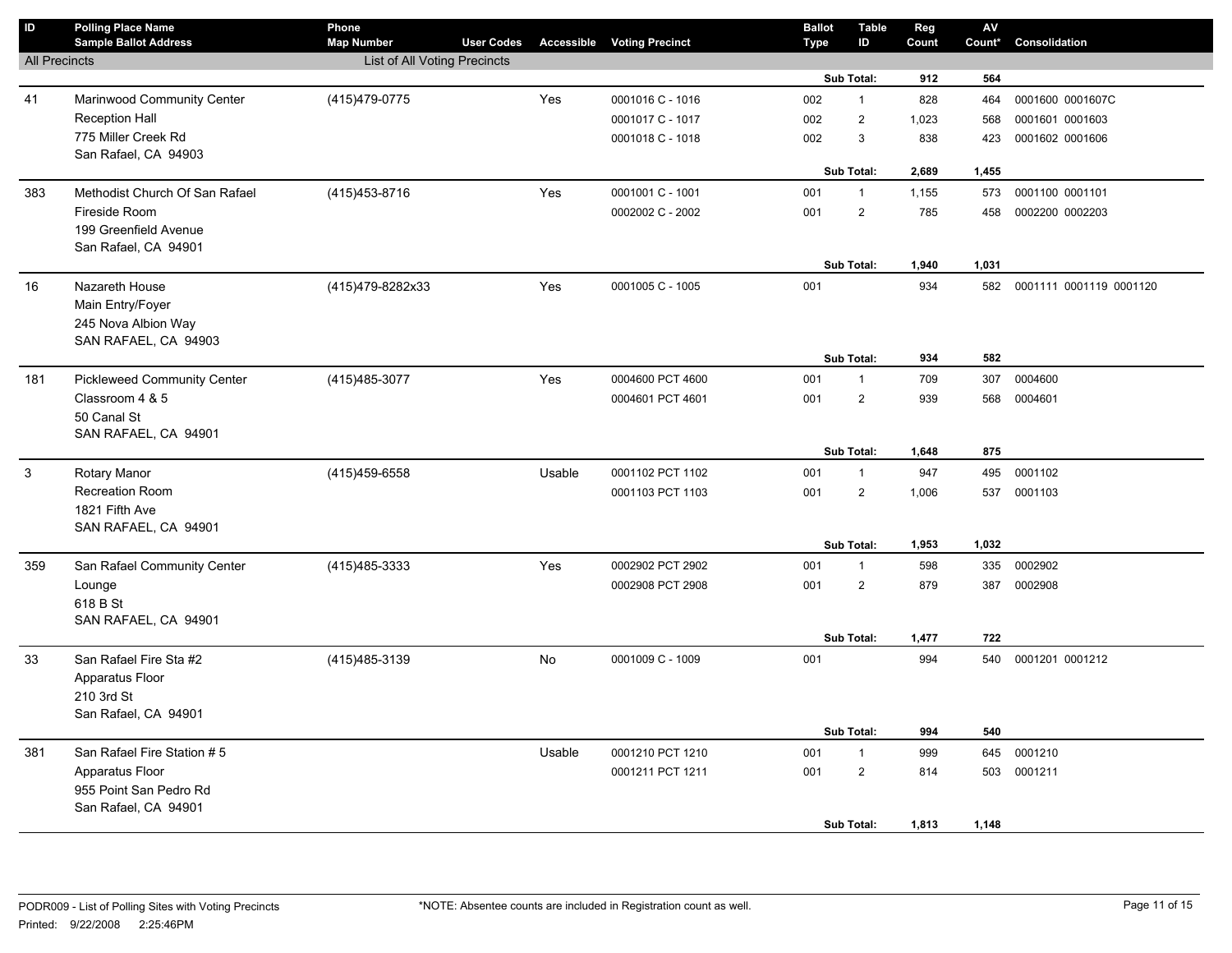| $\sf ID$             | <b>Polling Place Name</b><br><b>Sample Ballot Address</b> | Phone<br><b>Map Number</b>   | <b>User Codes</b> | Accessible | <b>Voting Precinct</b> | <b>Ballot</b><br>Type | <b>Table</b><br>ID | Reg<br>Count | $\mathsf{A}\mathsf{V}$<br>Count* | Consolidation                                   |
|----------------------|-----------------------------------------------------------|------------------------------|-------------------|------------|------------------------|-----------------------|--------------------|--------------|----------------------------------|-------------------------------------------------|
| <b>All Precincts</b> |                                                           | List of All Voting Precincts |                   |            |                        |                       |                    |              |                                  |                                                 |
| 28                   | St Luke Presbyterian Church                               | (415) 454-2705               |                   | No         | 0001012 C - 1012       | 001                   | $\mathbf{1}$       | 1,003        | 610                              | 0001206 0001207                                 |
|                      | <b>Bayview Room</b>                                       |                              |                   |            | 0001022 C - 1022       | 001                   | $\overline{2}$     | 778          | 450                              | 0001800 0001801                                 |
|                      | 10 Bayview Dr                                             |                              |                   |            |                        |                       |                    |              |                                  |                                                 |
|                      | SAN RAFAEL, CA 94901                                      |                              |                   |            |                        |                       |                    |              |                                  |                                                 |
|                      |                                                           |                              |                   |            |                        |                       | Sub Total:         | 1,781        | 1,060                            |                                                 |
| 26                   | <b>Trinity Community Church</b>                           | (415) 725-6406               |                   | Yes        | 0001011 C - 1011       | 001                   |                    | 953          | 541                              | 0001204 0001205                                 |
|                      | Lobby                                                     |                              |                   |            |                        |                       |                    |              |                                  |                                                 |
|                      | 1675 Grand Ave                                            |                              |                   |            |                        |                       |                    |              |                                  |                                                 |
|                      | SAN RAFAEL, CA 94901                                      |                              |                   |            |                        |                       |                    |              |                                  |                                                 |
|                      |                                                           |                              |                   |            |                        |                       | Sub Total:         | 953          | 541                              |                                                 |
| 35                   | Venetia Oaks                                              | (415) 507-0945               |                   | Usable     | 0001014 C - 1014       | 001                   | $\mathbf{1}$       | 897          | 480                              | 0001501 0001502                                 |
|                      | Recreation Room                                           |                              |                   |            | 0001500 PCT 1500       | 001                   | $\overline{2}$     | 736          | 436                              | 0001500                                         |
|                      | 263 N San Pedro Rd                                        |                              |                   |            |                        |                       |                    |              |                                  |                                                 |
|                      | San Rafael, CA 94903                                      |                              |                   |            |                        |                       |                    |              |                                  |                                                 |
|                      |                                                           |                              |                   |            |                        |                       | Sub Total:         | 1,633        | 916                              |                                                 |
| 9                    | Villa Marin                                               | (415)499-8711x2337           |                   | Usable     | 0001110 PCT 1110       | 001                   |                    | 410          | 295                              | 0001110                                         |
|                      | Card Room                                                 |                              |                   |            |                        |                       |                    |              |                                  |                                                 |
|                      | 100 Thorndale Dr                                          |                              |                   |            |                        |                       |                    |              |                                  |                                                 |
|                      | SAN RAFAEL, CA 94903                                      |                              |                   |            |                        |                       |                    |              |                                  |                                                 |
|                      |                                                           |                              |                   |            |                        |                       | Sub Total:         | 410          | 295                              |                                                 |
| 387                  | Sausalito City Hall                                       | (415) 289-4100               |                   | Usable     | 0003105 PCT 3105       | 005                   | $\mathbf{1}$       | 834          | 436                              | 0003105                                         |
|                      | <b>Council Chambers</b>                                   |                              |                   |            | 0003106 PCT 3106       | 005                   | $\overline{2}$     | 803          | 514                              | 0003106                                         |
|                      | 420 Litho Street                                          |                              |                   |            | 0003107 PCT 3107       | 005                   | 3                  | 792          | 450                              | 0003107                                         |
|                      | SAUSALITO, CA 94965                                       |                              |                   |            |                        |                       |                    |              |                                  |                                                 |
|                      |                                                           |                              |                   |            |                        |                       | Sub Total:         | 2,429        | 1,400                            |                                                 |
| 100                  | Sausalito Women's Club                                    |                              |                   | No         | 0003001 C - 3001       | 005                   |                    | 965          | 550                              | 0003100 0003101                                 |
|                      | Main Hall                                                 |                              |                   |            |                        |                       |                    |              |                                  |                                                 |
|                      | 120 Central Ave                                           |                              |                   |            |                        |                       |                    |              |                                  |                                                 |
|                      | Sausalito, CA 94965                                       |                              |                   |            |                        |                       |                    |              |                                  |                                                 |
|                      |                                                           |                              |                   |            |                        |                       | Sub Total:         | 965          | 550                              |                                                 |
| 101                  | Star Of Sea Catholic Church                               | (415) 332-1765               |                   | Usable     | 0003002 C - 3002       | 005                   | $\mathbf{1}$       | 929          | 565                              | 0003102 0003103                                 |
|                      | Parish Hall                                               |                              |                   |            | 0003104 PCT 3104       | 005                   | $\overline{2}$     | 790          | 396                              | 0003104                                         |
|                      | 180 Harrison Ave                                          |                              |                   |            |                        |                       |                    |              |                                  |                                                 |
|                      | SAUSALITO, CA 94965                                       |                              |                   |            |                        |                       | Sub Total:         | 1,719        | 961                              |                                                 |
|                      |                                                           |                              |                   |            |                        |                       |                    |              |                                  |                                                 |
| 168                  | Stinson Beach Community Center                            | (415)868-2825                |                   | Yes        | 0004009 C - 4009       | 001                   |                    | 475          | 260                              | 0004305A 0004305B 0004305C<br>0004305D 0004305E |
|                      | Board Room                                                |                              |                   |            |                        |                       |                    |              |                                  |                                                 |
|                      | 30 Belvedere<br>STINSON BEACH, CA 94970                   |                              |                   |            |                        |                       |                    |              |                                  |                                                 |
|                      |                                                           |                              |                   |            |                        |                       | Sub Total:         | 475          | 260                              |                                                 |
| 129                  | Bel Aire School                                           | (415)388-7100                |                   | Usable     | 0003013 C - 3013       | 001                   |                    | 942          | 599                              | 0003307B 0003307C 0003308B                      |
|                      | Staff Developement Room                                   |                              |                   |            |                        |                       |                    |              |                                  | 0003308C                                        |
|                      | 277 Karen Way                                             |                              |                   |            |                        |                       |                    |              |                                  |                                                 |
|                      | TIBURON, CA 94920                                         |                              |                   |            |                        |                       |                    |              |                                  |                                                 |
|                      |                                                           |                              |                   |            |                        |                       |                    |              |                                  |                                                 |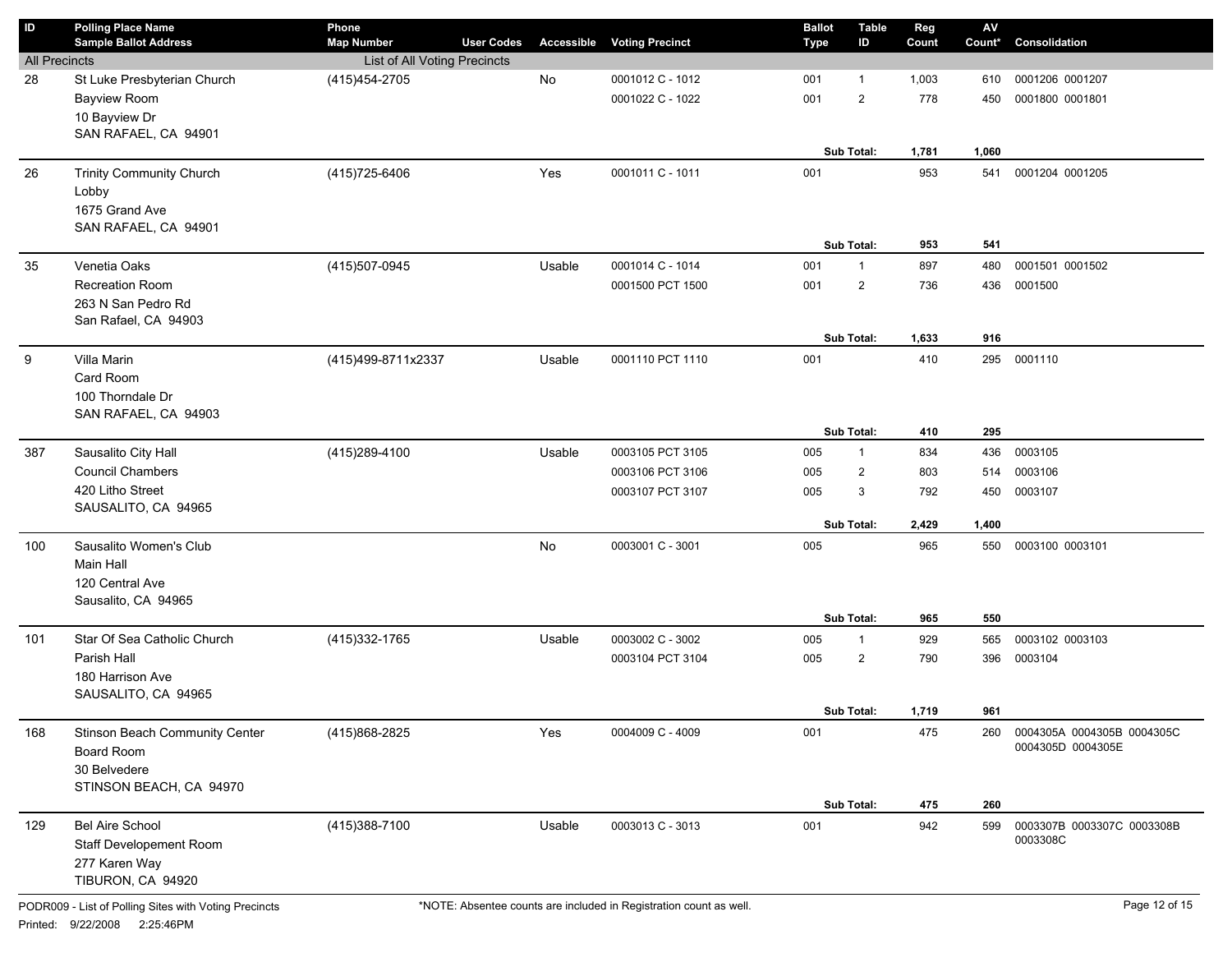| $\mathsf{ID}$        | <b>Polling Place Name</b>              | Phone              |                              |                   |                        |  | <b>Ballot</b> | <b>Table</b>   | Reg   | $\mathsf{AV}$ |                            |
|----------------------|----------------------------------------|--------------------|------------------------------|-------------------|------------------------|--|---------------|----------------|-------|---------------|----------------------------|
|                      | <b>Sample Ballot Address</b>           | <b>Map Number</b>  | <b>User Codes</b>            | <b>Accessible</b> | <b>Voting Precinct</b> |  | <b>Type</b>   | ID             | Count | Count*        | Consolidation              |
| <b>All Precincts</b> |                                        |                    | List of All Voting Precincts |                   |                        |  |               |                |       |               |                            |
|                      |                                        |                    |                              |                   |                        |  |               | Sub Total:     | 942   | 599           |                            |
| 124                  | Del Mar School                         | (415)435-1468xschl |                              | Yes               | 0003302 PCT 3302       |  | 001           |                | 971   | 593           | 0003302                    |
|                      | Room 19                                | Christine/ofc      |                              |                   |                        |  |               |                |       |               |                            |
|                      | 105 Avenida Miraflores                 |                    |                              |                   |                        |  |               |                |       |               |                            |
|                      | Tiburon, CA 94920                      |                    |                              |                   |                        |  |               |                |       |               |                            |
|                      |                                        |                    |                              |                   |                        |  |               | Sub Total:     | 971   | 593           |                            |
| 123                  | Shepherd Of Hills Lutheran Church      | (415) 435-1528     |                              | Yes               | 0003022 C - 3022       |  | 001           | $\overline{1}$ | 681   | 423           | 0003800 0003801            |
|                      | Narthex                                |                    |                              |                   | 0003301 PCT 3301       |  | 001           | $\overline{2}$ | 857   | 532           | 0003301                    |
|                      | 9 Shepherd Way                         |                    |                              |                   |                        |  |               |                |       |               |                            |
|                      | TIBURON, CA 94920                      |                    |                              |                   |                        |  |               |                |       |               |                            |
|                      |                                        |                    |                              |                   |                        |  | Sub Total:    |                | 1,538 | 955           |                            |
| 122                  | Tiburon Baptist Church                 | (415)388-3900      |                              | Yes               | 0003011 C - 3011       |  | 001           | $\overline{1}$ | 883   | 533           | 0003303 0003704D           |
|                      | Conference Room                        |                    |                              |                   | 0003021 C - 3021       |  | 006           | $\overline{2}$ | 503   | 293           | 0003704A 0003704B 0003704C |
|                      | 445 Greenwood Beach Rd                 |                    |                              |                   |                        |  |               |                |       |               | 0003704E 0003704F 0003704G |
|                      | TIBURON, CA 94920                      |                    |                              |                   |                        |  |               |                |       |               |                            |
|                      |                                        |                    |                              |                   |                        |  |               | Sub Total:     | 1,386 | 826           |                            |
| 335                  | <b>Tiburon Town Hall</b>               | (415) 435-7389     |                              | Yes               | 0003304 PCT 3304       |  | 001           | $\mathbf{1}$   | 875   | 555           | 0003304                    |
|                      | <b>Council Chambers</b>                |                    |                              |                   | 0003305 PCT 3305       |  | 001           | 2              | 820   | 491           | 0003305                    |
|                      | 1505 Tiburon Blvd                      |                    |                              |                   | 0003306 PCT 3306       |  | 001           | 3              | 556   | 318           | 0003306                    |
|                      | Tiburon, CA 94920                      |                    |                              |                   |                        |  |               |                |       |               |                            |
|                      |                                        |                    |                              |                   |                        |  |               | Sub Total:     | 2,251 | 1,364         |                            |
| 407                  | <b>Tomales Regional History Center</b> | (707) 878-9443     |                              | Yes               | 0004101 PCT 4101       |  | 001           |                | 575   | 362           | 0004101                    |
|                      | Downstairs Meeting Room                |                    |                              |                   |                        |  |               |                |       |               |                            |
|                      | 26701 State Route 1                    |                    |                              |                   |                        |  |               |                |       |               |                            |
|                      | Tomales, CA 94971-0262                 |                    |                              |                   |                        |  |               |                |       |               |                            |
|                      |                                        |                    |                              |                   |                        |  |               | Sub Total:     | 575   | 362           |                            |
| 172                  | Woodacre Improvement Club              | (415) 488-0708     |                              | Yes               | 0004012 C - 4012       |  | 001           |                | 1,150 | 548           | 0004402 0004403            |
|                      | Large Room                             |                    |                              |                   |                        |  |               |                |       |               |                            |
|                      | 1 Garden Way                           |                    |                              |                   |                        |  |               |                |       |               |                            |
|                      | WOODACRE, CA 94973                     |                    |                              |                   |                        |  |               |                |       |               |                            |
|                      |                                        |                    |                              |                   |                        |  |               | Sub Total:     | 1,150 | 548           |                            |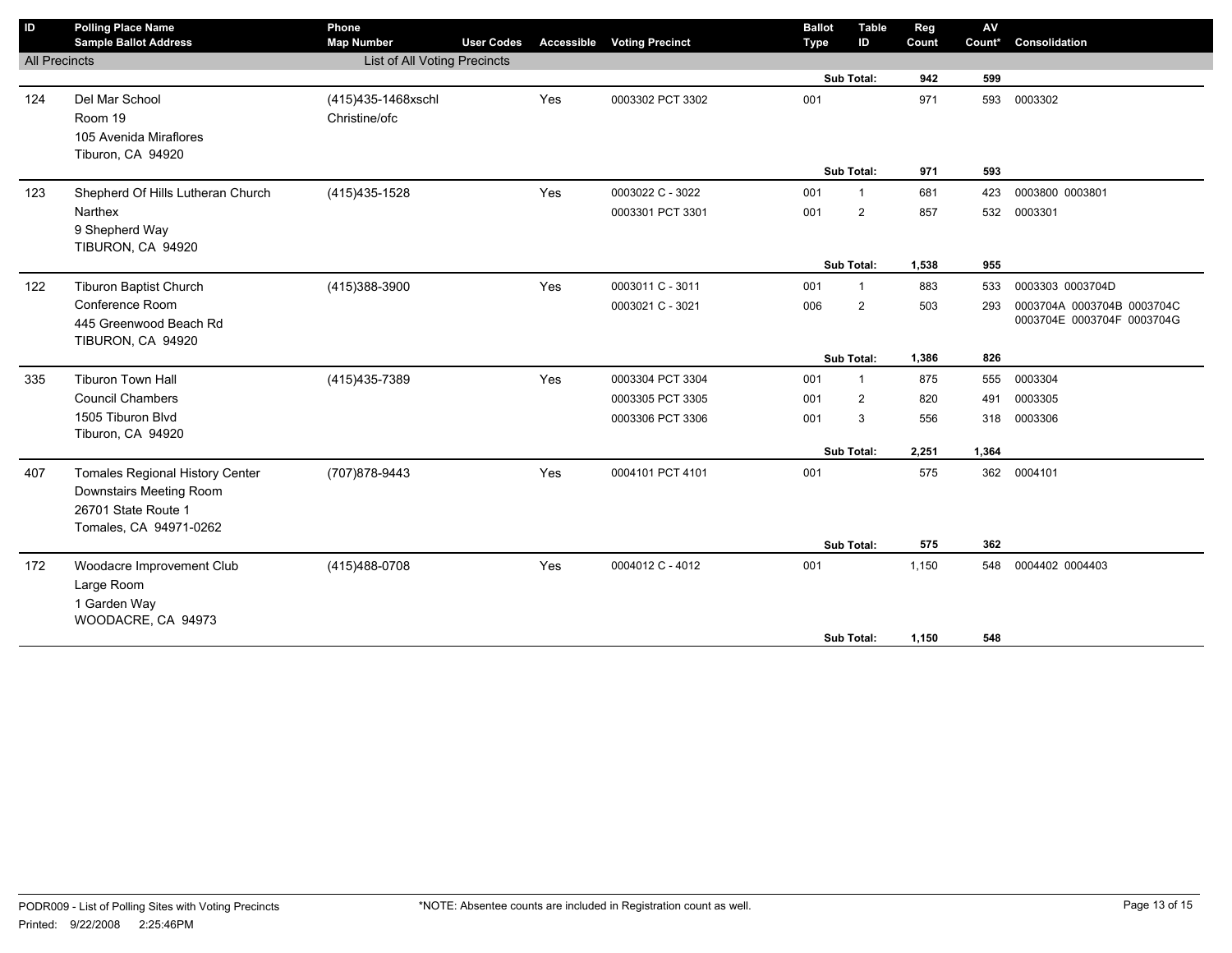| <b>IID</b> | <b>Polling Place Name</b><br><b>Sample Ballot Address</b> | Phone<br><b>Map Number</b> |  | User Codes Accessible Voting Precinct | <b>Ballot</b><br><b>Type</b> | Table<br><b>ID</b> | Reg<br>Count | AV     | <b>Count*</b> Consolidation |
|------------|-----------------------------------------------------------|----------------------------|--|---------------------------------------|------------------------------|--------------------|--------------|--------|-----------------------------|
|            | Total Selected Poll Sites: 108                            |                            |  |                                       | <b>Grand Total:</b>          |                    | 145.816      | 81.097 |                             |
|            | <b>Total Selected Voting Precincts: 175</b>               |                            |  |                                       |                              |                    |              |        |                             |

**Total Unassigned Voting Precincts: 0**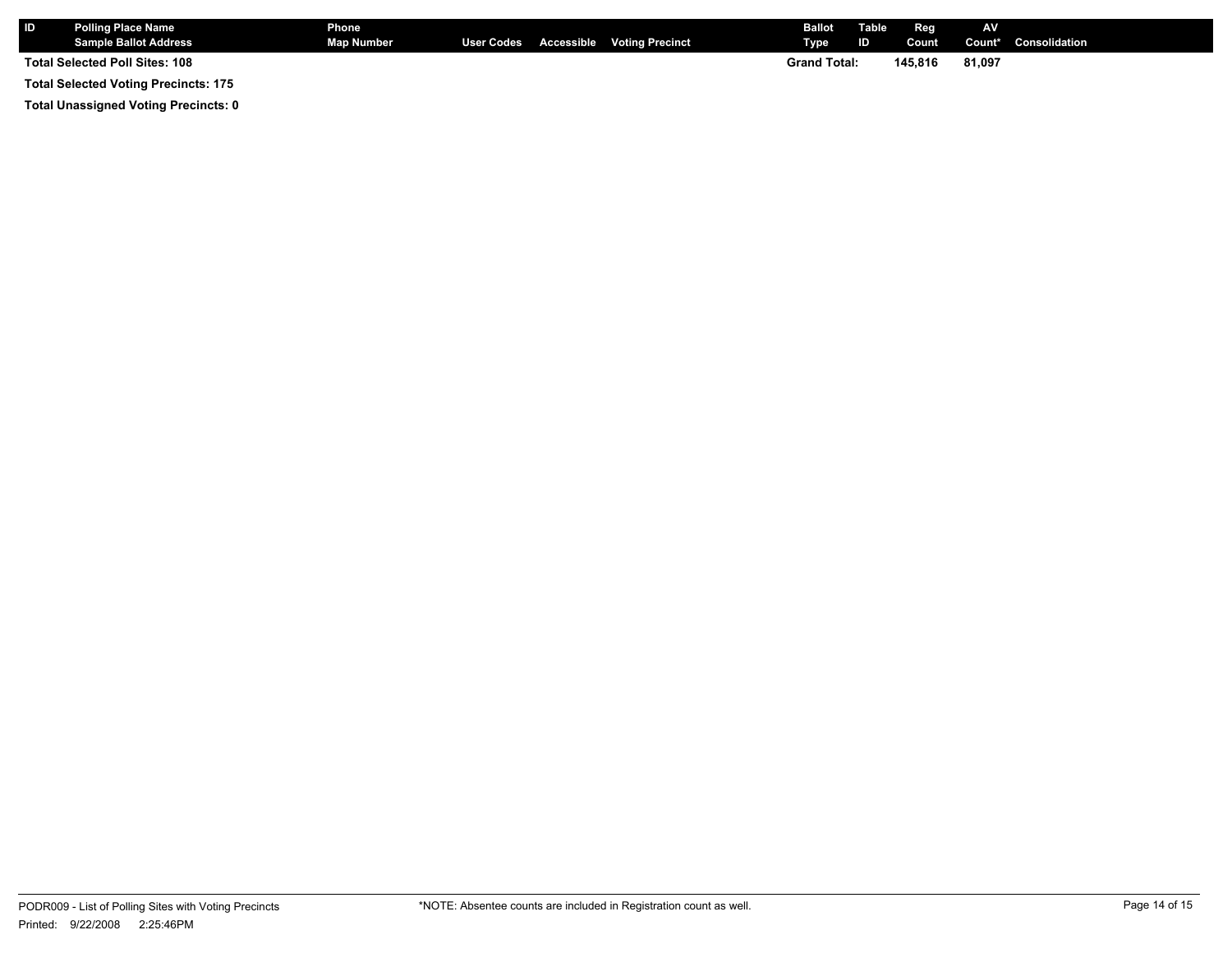| ID | <b>Polling Place Name</b>     | <b>Sample Ballot Address</b> | Phone<br><b>Map Number</b> | <b>User Codes</b> | Accessible | <b>Voting Precinct</b> | <b>Ballot</b><br>Type | Table<br>ID | Reg<br>Count | AV<br>Count* | Consolidation |
|----|-------------------------------|------------------------------|----------------------------|-------------------|------------|------------------------|-----------------------|-------------|--------------|--------------|---------------|
|    | <b>Mail Ballot Precincts:</b> |                              |                            |                   |            |                        |                       |             |              |              |               |
|    | 0001021                       | M - 1021                     | BT: 001                    |                   |            |                        |                       |             |              |              |               |
|    | 0002012                       | M - 2012                     | BT: 001                    |                   |            |                        |                       |             |              |              |               |
|    | 0002013                       | M - 2013                     | BT: 001                    |                   |            |                        |                       |             |              |              |               |
|    | 0002015                       | M - 2015                     | BT: 001                    |                   |            |                        |                       |             |              |              |               |
|    | 0003008                       | M - 3008                     | BT: 001                    |                   |            |                        |                       |             |              |              |               |
|    | 0003012                       | M - 3012                     | BT: 006                    |                   |            |                        |                       |             |              |              |               |
|    | 0003020                       | M - 3020                     | BT: 006                    |                   |            |                        |                       |             |              |              |               |
|    | 0004002                       | M - 4002                     | BT: 001                    |                   |            |                        |                       |             |              |              |               |
|    | 0004003                       | M - 4003                     | BT: 008                    |                   |            |                        |                       |             |              |              |               |
|    | 0004004                       | M - 4004                     | BT: 001                    |                   |            |                        |                       |             |              |              |               |
|    | 0004006                       | M - 4006                     | BT: 006                    |                   |            |                        |                       |             |              |              |               |
|    | 0004010                       | M - 4010                     | BT: 009                    |                   |            |                        |                       |             |              |              |               |
|    | 0004016                       | M - 4016                     | BT: 003                    |                   |            |                        |                       |             |              |              |               |
|    | 0004017                       | M - 4017                     | BT: 001                    |                   |            |                        |                       |             |              |              |               |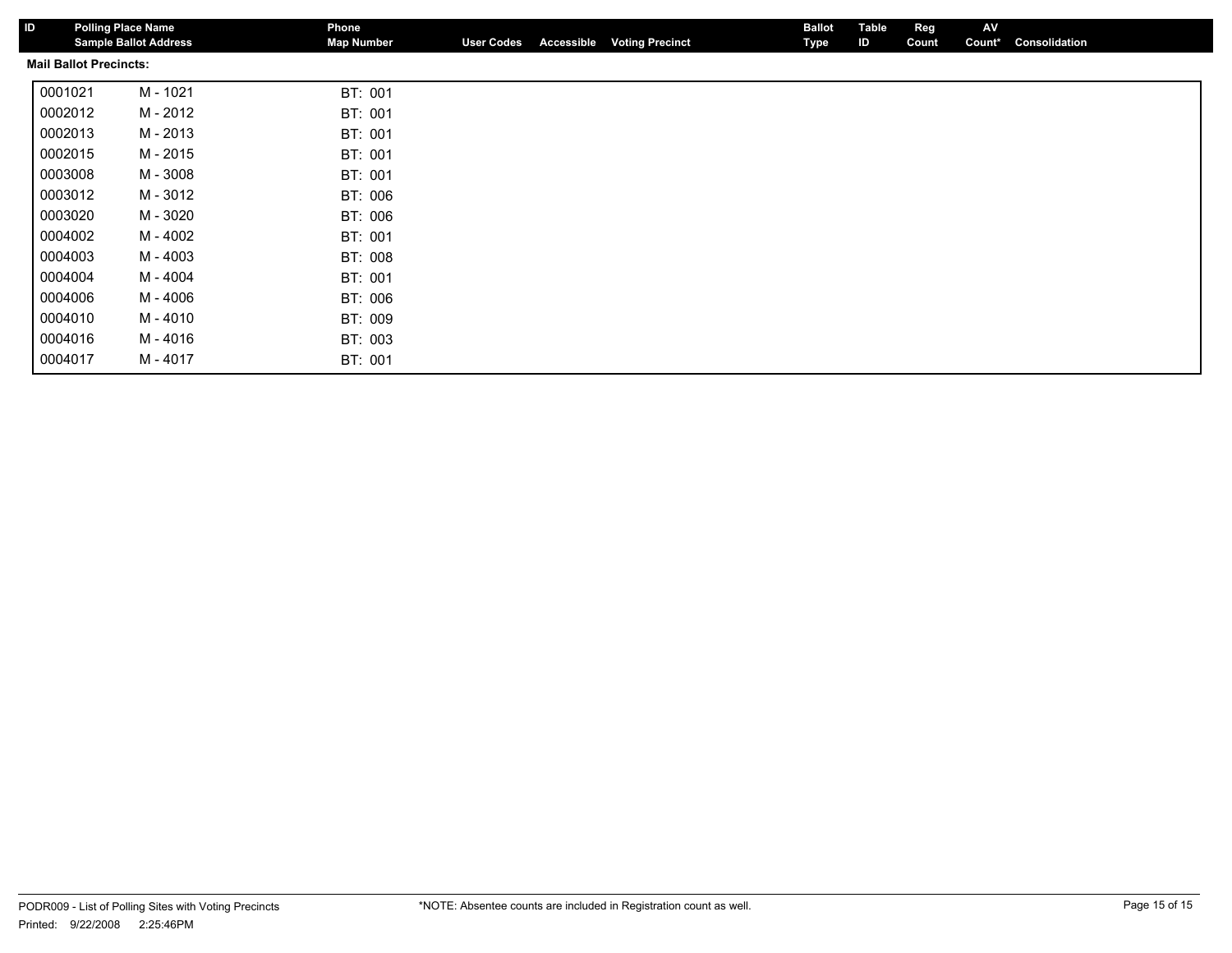|                      |          |                             |                    | <b>Mail Ballot Precinct List</b> |
|----------------------|----------|-----------------------------|--------------------|----------------------------------|
|                      |          |                             |                    | General Election - 11/04/2008    |
| Mail Ballot Precinct |          | Precinct                    | <b>Ballot Type</b> | Registration                     |
| 0001021 M-1021       |          | 0001607-A                   | $\mathbf{1}$       | $\overline{2}$                   |
|                      |          | 0001607-B                   | $\mathbf{1}$       | 0                                |
|                      |          | Num Pcts:<br>$\overline{2}$ | Total Reg:         | $\mathbf{2}$                     |
| 0002012              | M - 2012 | 0002603                     | 1                  | 134                              |
|                      |          | Num Pcts:<br>$\mathbf{1}$   | Total Reg:         | 134                              |
| 0002013              | M - 2013 | 0002700                     | 1                  | 154                              |
|                      |          | Num Pcts:<br>$\mathbf{1}$   | Total Reg:         | 154                              |
|                      |          | 0002802                     |                    |                                  |
| 0002015              | M - 2015 | 0002803                     | 1<br>1             | 246<br>0                         |
|                      |          |                             |                    |                                  |
|                      |          | Num Pcts:<br>$\overline{2}$ | Total Reg:         | 246                              |
| 0003008              | M - 3008 | 0003211-B                   | 1                  | 5                                |
|                      |          | Num Pcts:<br>$\overline{1}$ | Total Reg:         | 5                                |
| 0003012              | M - 3012 | 0003307-A                   | 6                  | 63                               |
|                      |          | 0003307-D                   | 6                  | 51                               |
|                      |          | 0003308-A                   | 6                  | 0                                |
|                      |          | 0003308-D                   | 6                  | $\mathbf 0$                      |
|                      |          | Num Pcts:<br>$\overline{4}$ | Total Reg:         | 114                              |
| 0003020              | M - 3020 | 0003702                     | 6                  | 211                              |
|                      |          | Num Pcts:<br>$\overline{1}$ | Total Reg:         | 211                              |
| 0004002              | M - 4002 | 0004104                     | 1                  | 145                              |
|                      |          | Num Pcts:<br>$\overline{1}$ | Total Reg:         | 145                              |
| 0004003              | M - 4003 | 0004201-A                   | 8                  | 33                               |
|                      |          | 0004201-C                   | 8                  | $\,6\,$                          |
|                      |          |                             |                    | 39                               |
|                      |          | Num Pcts:<br>$\overline{2}$ | Total Reg:         |                                  |
| 0004004              | M - 4004 | 0004201-B                   | $\mathbf{1}$       | 49                               |
|                      |          | 0004201-D                   | $\mathbf{1}$       | 32                               |
|                      |          | 0004201-E                   | $\mathbf{1}$       | 119                              |
|                      |          | 0004301-H                   | 1                  | $\boldsymbol{9}$                 |
|                      |          | 0004306-G                   | $\mathbf{1}$       | 5                                |
|                      |          | Num Pcts:<br>5              | Total Reg:         | 214                              |
| 0004006              | M-4006   | 0004250                     | 6                  | 44                               |
|                      |          | Num Pcts:<br>$\mathbf{1}$   | Total Reg:         | 44                               |
| 0004010 M-4010       |          | 0004305-F                   | $9^{\circ}$        | 5                                |
|                      |          | Num Pcts: 1                 | Total Reg:         | 5                                |
| 0004016 M-4016       |          | 0004803                     | $3 \qquad \qquad$  | $\mathbf 0$                      |
|                      |          | Num Pcts: 1                 | Total Reg:         | $\pmb{0}$                        |
| 0004017 M-4017       |          | 0004901                     | $1 -$              | 138                              |
|                      |          | 0004902                     | $1 \qquad \qquad$  | 102                              |
|                      |          | Num Pcts: 2                 | Total Reg:         | 240                              |
|                      |          |                             |                    |                                  |